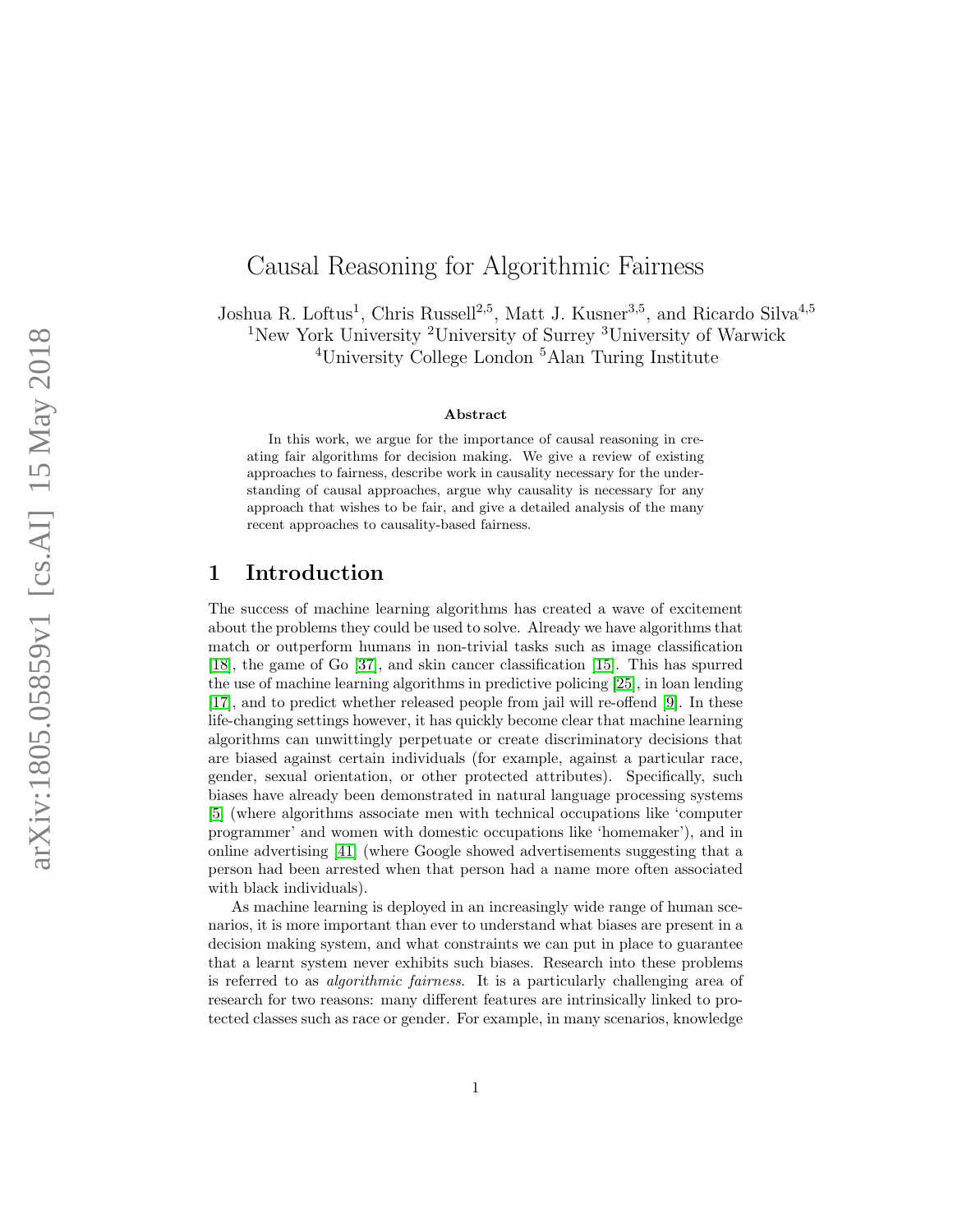of someone's address makes it easy to predict their race with relatively high accuracy; while their choice of vocabulary might reveal much about their upbringing or gender. As such it is to easy to accidentally create algorithms that make decisions without knowledge of a persons race or gender, but still exhibit a racial or gender bias. The second issue is more challenging still, there is fundamental disagreement in the field as to what algorithmic fairness really means. Should algorithms be fair if they always make similar decisions for similar individuals? Should we instead call algorithms that make beneficial decisions for all genders at roughly the same rate fair? Or should we use a third different criteria? This question is of fundamental importance as many of these different criteria can not be satisfied at the same time [\[22\]](#page-19-1).

In this work we argue that it is important to understand where these sources of bias come from in order to rectify them, and that causal reasoning is a powerful tool for doing this. We review existing notions of fairness in prediction problems; the tools of causal reasoning; and show how these can be combined together using techniques such as counterfactual fairness [\[23\]](#page-19-2).

# <span id="page-1-0"></span>2 Current Work in Algorithmic Fairness

To discuss the existing measures of fairness, we use capital letters to refer to variables and lower case letters to refer to a value a variable takes. For example, we will always use A for a protected attribute such as gender, and  $a$  or  $a'$  to refer to the different values the attribute can take such as man or woman. We use  $Y$  to refer to the true state of a variable we wish to predict, for example the variable might denote whether a person defaults on a loan or if they will violate parole conditions. We will use  $\hat{Y}$  to denote our prediction of the true variable  $Y$ . The majority of definitions of fairness in prediction problems are statements about probability of a particular prediction occurring given that some prior conditions hold. In what follows, we will use  $P(\cdot | \cdot)$  to represent either conditional probability of events, probability mass functions or density functions, as required by the context.

### 2.0.1 Equalised Odds

Two definitions of fairness that have received much attention are equalised odds and calibration. Both were heavily used in the ProPublica investigation into Northpointe's COMPAS score, designed to gauge the propensity of a prisoner to re-offend upon release [\[16\]](#page-18-4). The first measure is equalised odds, which says that if a person truly has state  $y$ , the classifier will predict this at the same rate regardless of the value of their protected attribute. This can be written as an equation in the following form:

<span id="page-1-1"></span>
$$
P(\hat{Y} = y \mid A = a, Y = y) = P(\hat{Y} = y \mid A = a', Y = y)
$$
\n(1)

for all  $y, a, a'$ . Another way of stating this property is by saying that  $\hat{Y}$  is independent of A given Y, which we will denote by  $\hat{Y} \perp A \mid Y$ .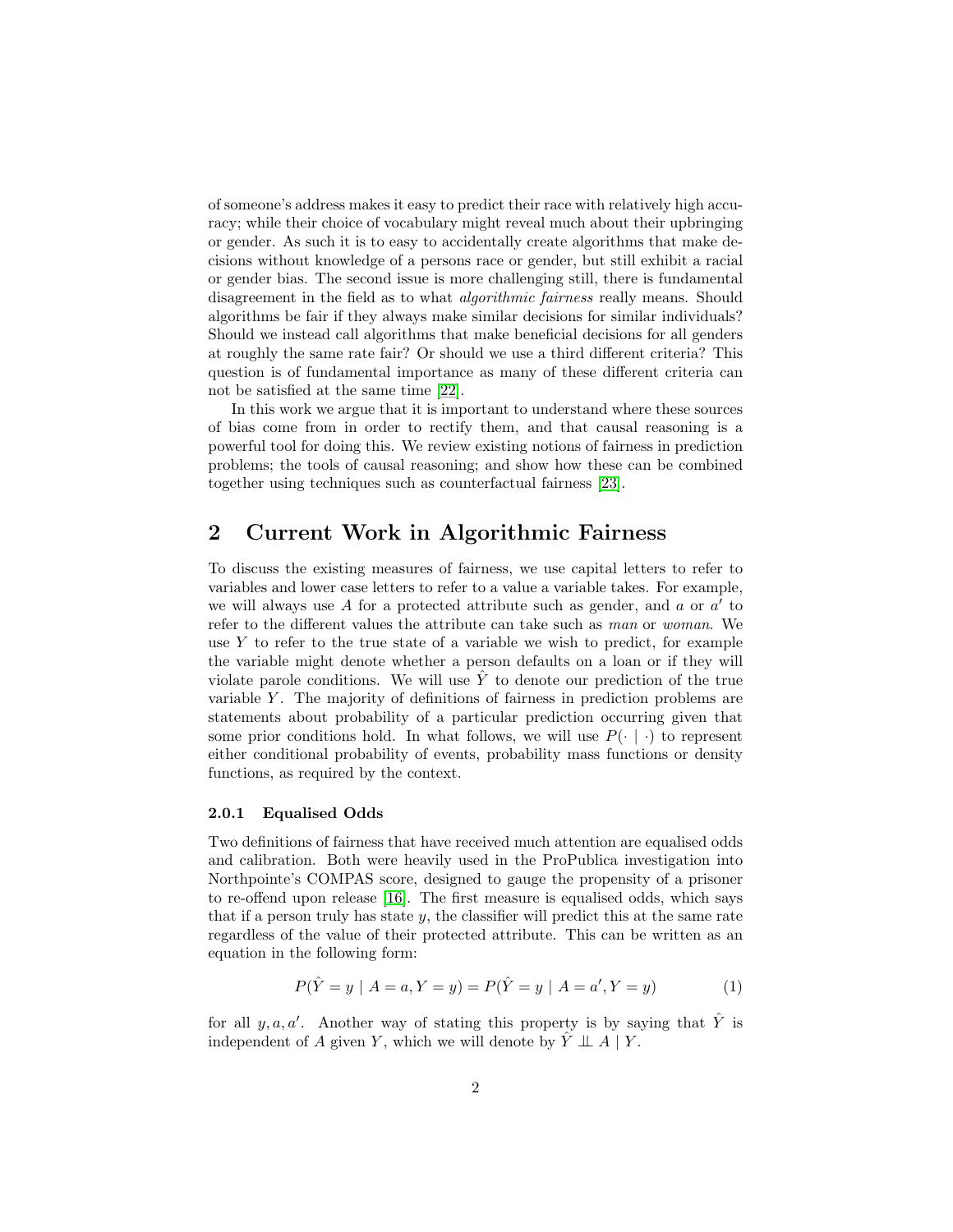#### 2.0.2 Calibration

The second condition is referred to as calibration (or 'test fairness' in [\[9\]](#page-18-3)). This reverses the previous condition of equalised odds, and says that if the classifier predicts that a person has state  $y$ , their probability of actually having state  $y$ should be the same for all choices of attribute.

<span id="page-2-2"></span>
$$
P(Y = y | A = a, \hat{Y} = y) = P(Y = y | A = a', \hat{Y} = y)
$$
\n(2)

for all choices of y, a, and a', that is,  $Y \perp \!\!\!\perp A \mid \hat{Y}$ .

Although the two measures sound very similar, they are fundamentally incompatible. These two measures achieved some notoriety when Propublica showed that Northpointe's COMPAS score violated equalised odds, accusing them of racial discrimination. In response, Northpointe claimed that their COMPAS score satisfied calibration and that they did not discriminate. Kleinberg et al. [\[22\]](#page-19-1) and Chouldechova [\[8\]](#page-18-5) showed that both conditions cannot be satisfied at the same time except in special cases such as zero prediction error or if  $Y \perp \!\!\! \perp A$ .

The use of calibration and equalised odds has another major limitation. If  $Y \nperp \!\!\!\perp A$ , the true scores Y typically have some inherent bias. This happens, for example, if the police are more likely to unfairly decide that minorities are violating their parole. The definitions of calibration or equalised odds do not explicitly forbid the classifier from preserving an existing bias.

#### 2.0.3 Demographic Parity/Disparate Impact

Perhaps the most common non-causal notion of fairness is demographic parity, defined as follows:

<span id="page-2-1"></span><span id="page-2-0"></span>
$$
P(\hat{Y} = y \mid A = a) = P(\hat{Y} = y \mid A = a'),
$$
\n(3)

for all  $y, a, a'$ , that is,  $\hat{Y} \perp \!\!\!\perp A$ . If unsatisfied, this notion is also referred to as disparate impact. Demographic parity has been used, for several purposes, in the following works: [\[14,](#page-18-6) [19,](#page-18-7) [20,](#page-19-3) [24,](#page-19-4) [42,](#page-20-2) [43\]](#page-20-3).

Satisfying demographic parity can often require positive discrimination, where certain individuals who are otherwise very similar are treated differently due to having different protected attributes. Such disparate treatment can violate other intuitive notions of fairness or equality, contradict equalised odds or calibration, and in some cases is prohibited by law.

#### 2.0.4 Individual Fairness

Dwork et al. [\[12\]](#page-18-8) proposed the concept of individual fairness as follows.

$$
P(\hat{Y}^{(i)} = y \mid X^{(i)}, A^{(i)}) \approx P(\hat{Y}^{(j)} = y \mid X^{(j)}, A^{(j)}), \text{ if } d(i, j) \approx 0,
$$
 (4)

where i, j refer to two different individuals and the superscripts  $(i)$ ,  $(i)$  are their associated data. The function  $d(\cdot, \cdot)$  is a 'task-specific' metric that describes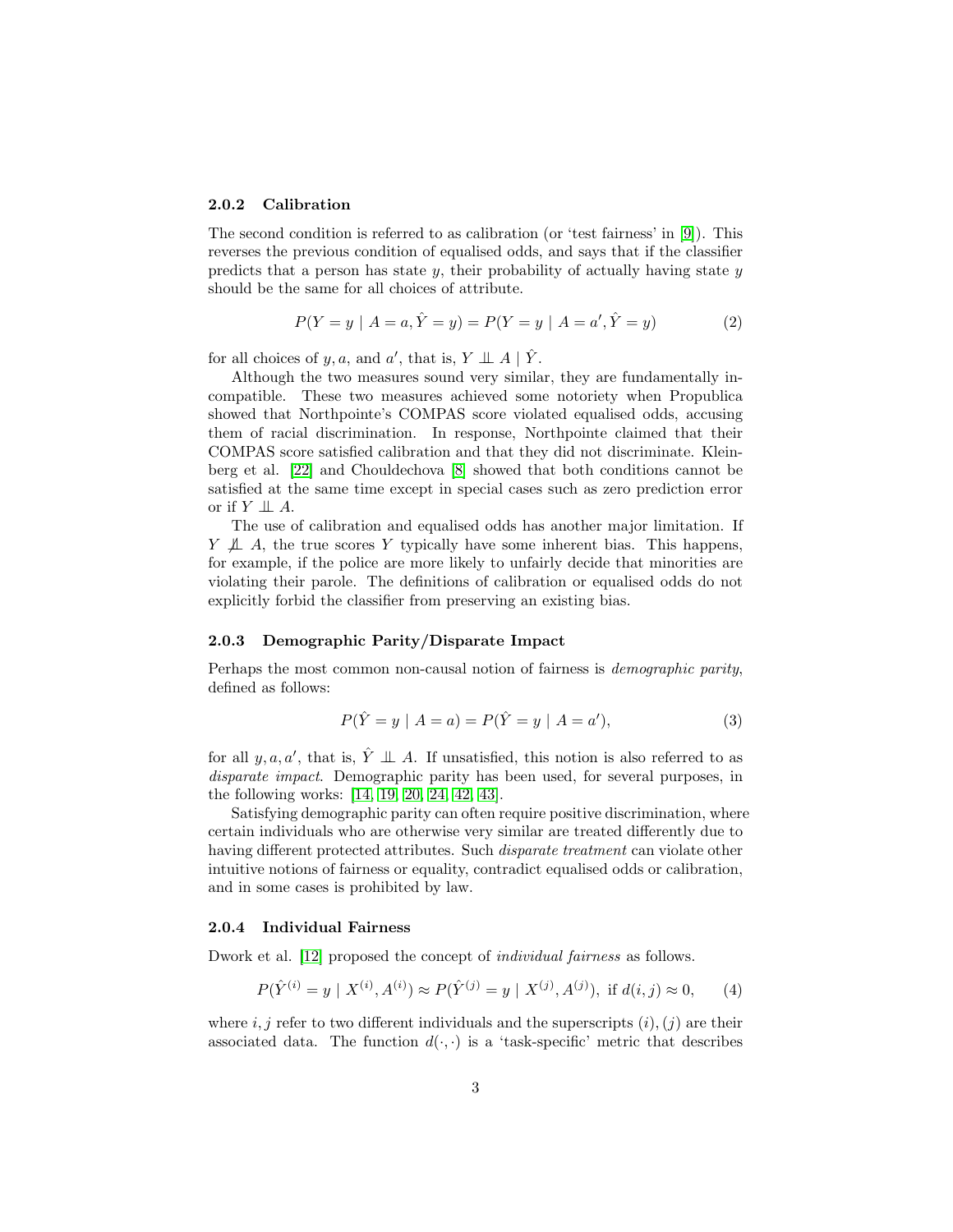how any pair of individuals should be treated similarly in a fair world. The work suggests that this metric could be defined by 'a regulatory body, or . . . a civil rights organization'. While this notion mitigates the issues with individual predictions that arose from demographic parity, it replaces the problem of defining fairness with defining a fair metric  $d(\cdot, \cdot)$ . As we observed in the introduction, many variables vary along with protected attributes such as race or gender, making it challenging to find a distance measure that will not allow some implicit discrimination.

### 2.0.5 Causal Notions of Fairness

A number of recent works use causal approaches to address fairness [\[1,](#page-17-1) [7,](#page-18-9) [21,](#page-19-5) [23,](#page-19-2) [35,](#page-20-4) [44\]](#page-20-5), which we review in more detail in Section [5.](#page-9-0) We describe selected background on causal reasoning in Section [3.](#page-3-0) These works depart from the previous approaches in that they are not wholly data-driven but require additional knowledge of the structure of the world, in the form of a causal model. This additional knowledge is particularly valuable as it informs us how changes in variables propagate in a system, be it natural, engineered or social. Explicit causal assumptions remove ambiguity from methods that just depend upon statistical correlations. For instance, causal methods provide a recipe to express assumptions on how to recover from sampling biases in the data (Section [4\)](#page-6-0) or how to describe mixed scenarios where we may believe that certain forms of discrimination should be allowed while others should not (e.g., how gender influences one's field of study in college, as in Section [5\)](#page-9-0).

# <span id="page-3-0"></span>3 Causal Models

We now review causality in sufficient detail for our analysis of causal fairness in Section [5.](#page-9-0) It is challenging to give a self-contained definition of causality, as many working definitions reveal circularities on close inspection. For two random variables  $X$  and  $Y$ , informally we say that  $X$  causes  $Y$  when there exist at least two different *interventions* on  $X$  that result in two different probability distributions of  $Y$ . This does not mean we will be able to define what an "intervention" is without using causal concepts, hence circularities appear.

Nevertheless, it is possible to formally express causal assumptions and to compute the consequences of such assumptions if one is willing to treat some concepts, such as interventions, as primitives. This is just an instance of the traditional axiomatic framework of mathematical modelling, dating back to Euclid. In particular, in this paper we will make use primarily of the structural causal model (SCM) framework advocated by [\[29\]](#page-19-6), which shares much in common with the approaches by [\[33\]](#page-19-7) and [\[39\]](#page-20-6).

## 3.1 Structural Causal Models

We define a causal model as a triplet  $(U, V, F)$  of sets such that: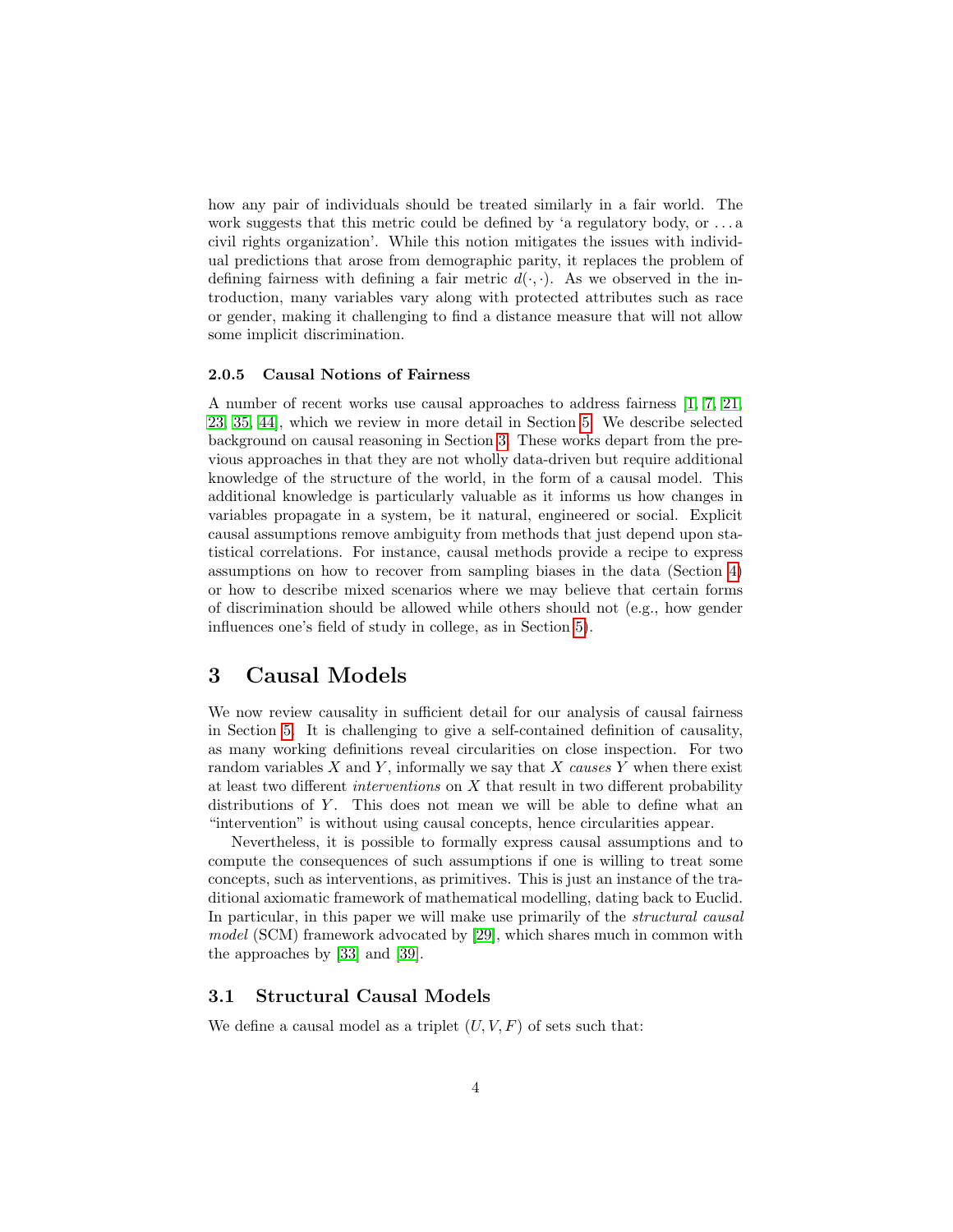- V is a set of observed random variables that form the causal system of our interest;
- $\bullet$  U is a set of latent (that is, unobservable) **background** variables that will represent all possible causes of  $V$  and which jointly follow some distribution  $P(U)$ ;
- F is a set of functions  $\{f_1, \ldots, f_n\}$ , one for each  $V_i \in V$ , such that  $V_i =$  $f_i(pa_i, U_{pa_i}),$   $pa_i \subseteq V \setminus \{V_i\}$  and  $U_{pa_i} \subseteq U$ . Such equations are also known as structural equations [\[4\]](#page-17-2).

The notation  $pa_i$  is meant to capture the notion that a directed graph  $G$  can be used to represent the input-output relationship encoded in the structural equations: each vertex X in G corresponds to one random variable in  $V \cup U$ , with the same symbol used to represent both the vertex and the random variable; an edge  $X \to V_i$  is added to G if X is one of the arguments of  $V_i = f_i(\cdot)$ . Hence, X is said to be a *parent* of  $V_i$  in  $\mathcal{G}$ . In what follows, we will assume without loss of generality that vertices in  $U$  have no parents in  $\mathcal G$ . We will also assume that  $G$  is acyclic, meaning that it is not possible to start from a vertex  $X$  and return to it following the direction of the edges.

A SCM is causal in the sense it allows us to predict effects of causes and to infer counterfactuals, as discussed below.

### 3.2 Interventions, Counterfactuals and Predictions

The effect of a cause follows from an operational notion of intervention. This notion says that a *perfect intervention* on a variable  $V_i$ , at value v, corresponds to overriding  $f_i(\cdot)$  with the equation  $V_i = v$ . Once this is done, the joint distribution of the remaining variables  $V_{\setminus i} \equiv V \setminus \{V_i\}$  is given by the causal model. Following [\[29\]](#page-19-6), we will denote this operation as  $P(V_{\backslash i} \mid \text{do}(V_i = v_i)).$ This notion is immediately extendable to a set of simultaneous interventions on multiple variables.

The introduction of the  $do(\cdot)$  operator emphasises the difference between  $P(V_{\backslash i} | do(V_i = v_i))$  and  $P(V_{\backslash i} | V_i = v_i)$ . As an example, consider the following structural equations:

<span id="page-4-0"></span>
$$
Z = U_Z, \t\t(5)
$$

$$
A = \lambda_{az} Z + U_A, \tag{6}
$$

$$
Y = \lambda_{ya} A + \lambda_{yz} Z + U_Y. \tag{7}
$$

The corresponding graph is shown in Figure  $1(a)$ . Assuming that the background variables follow a standard Gaussian with diagonal covariance matrix, standard algebraic manipulations allows us to calculate that  $P(Y = y \mid A = a)$ has a Gaussian density with a mean that depends on  $\lambda_{az}, \lambda_{ya}$  and  $\lambda_{yz}$ . In contrast,  $E[Y \mid do(A = a)] = \lambda_{ya}a$ , which can be obtained by first erasing [\(6\)](#page-4-0) and replacing  $A$  with  $a$  on the right-hand side of  $(7)$  followed by marginalizing the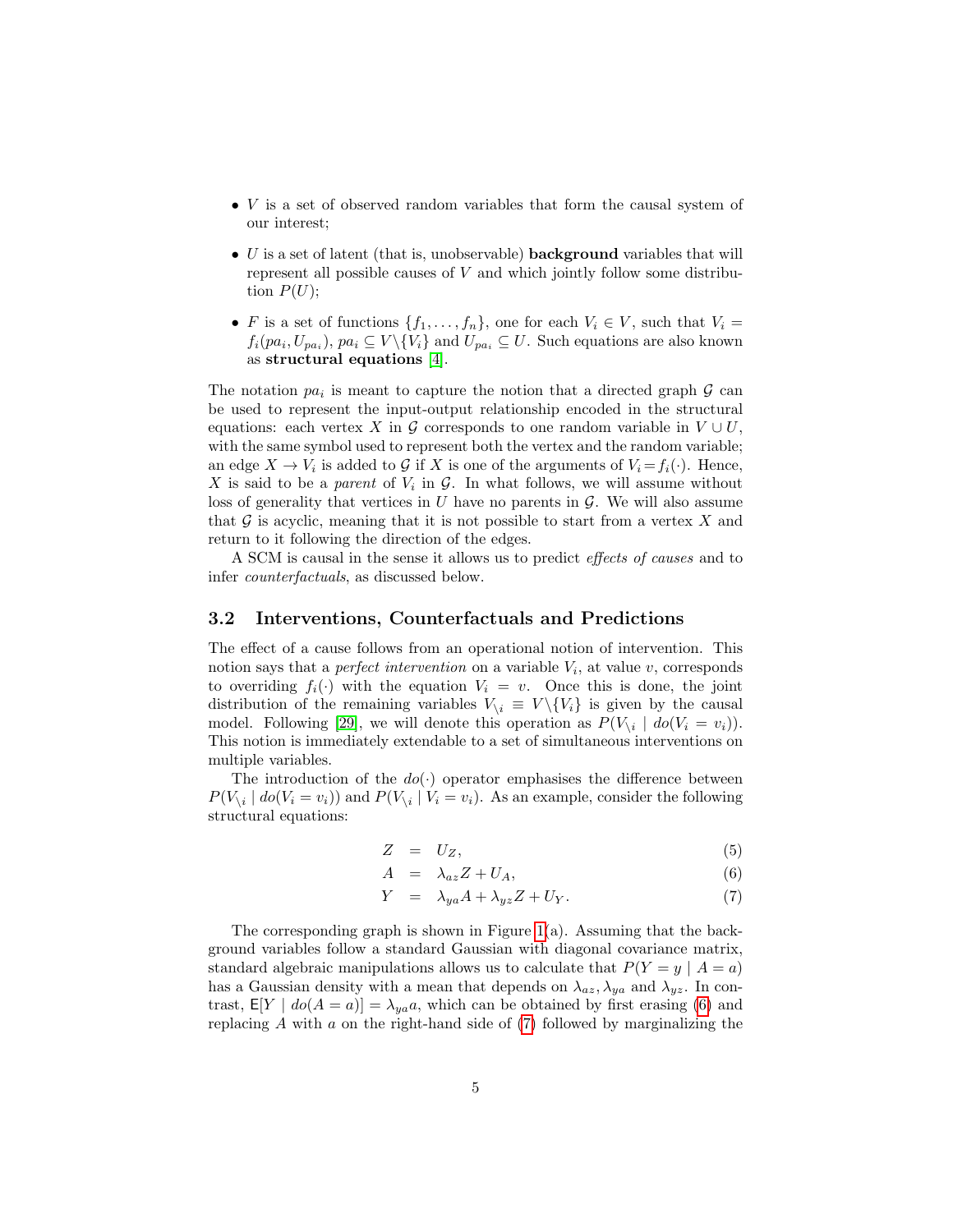

<span id="page-5-0"></span>Figure 1: (a) A causal graph for three observed variables  $A, Y, Z$ . (b) A joint representation with explicit background variables, and two counterfactual alternatives where  $A$  is intervened at two different levels. (c) Similar to (b), where the interventions take place on Y .

remaining variables. The difference illustrates the dictum "causation is not correlation": Z acts as a confounder (common cause) of exposure A and outcome  $Y$ . In a randomised controlled trial (RCT),  $A$  is set by design, which breaks its link with Z. In an observational study, data is generated by the system above, and standard measures of correlation between A and Y will not provide the correct interventional distribution:  $P(Y | do(A = a))$ . The  $do(\cdot)$  operator captures the notion of effect of a cause, typically reported in terms of a contrast such as  $E[Y \mid do(A = a)] - E[Y \mid do(A = a')]$  for two different intervention levels  $a, a'$ .

Another causal inference task is the computation of counterfactuals implied from causal assumptions and observations: informally, these are outcomes following from alternative interventions on the same unit. A "unit" is the snapshot of a system at a specific context, such as a person at a particular instant in time. Operationally, a unit can be understood as a particular instantiation of the background variable set  $U$ , which determine all variables in  $V$  except for those being intervened upon. Lower-case  $u$  will be used to represent such realisations, with U interpreted as a random unit. The name "counterfactual" comes from the understanding that, if the corresponding exposure already took place, then any such alternative outcomes would be (in general) contrary to the realised facts. Another commonly used term is potential outcomes [\[34\]](#page-20-7), a terminology reflecting that strictly speaking such outcomes are not truly counterfactual until an exposure effectively takes place.

For any possible intervention  $V_j = v_j$  for unit u, we denote the counterfactual of  $V_i$  under this intervention as  $V_i(v_j, u)$ . This notation also accommodates the simultaneous hypothetical interventions on the corresponding set of background variables U at level u. The factual realisation of a random variable  $V_i$  for unit u is still denoted by  $V_i(u)$ . The random counterfactual corresponding to intervention  $V_j = v_j$  for an unspecified unit U is denoted as  $V_i(v_j, U)$  or, equivalently,  $V_i(v_j)$ for notational simplicity.

By treating  $U$  as a set of random variables, this implies that factuals and counterfactuals have a joint distribution. One way of understanding it is via Figure [1\(](#page-5-0)b), which represents a factual world and two parallel worlds where A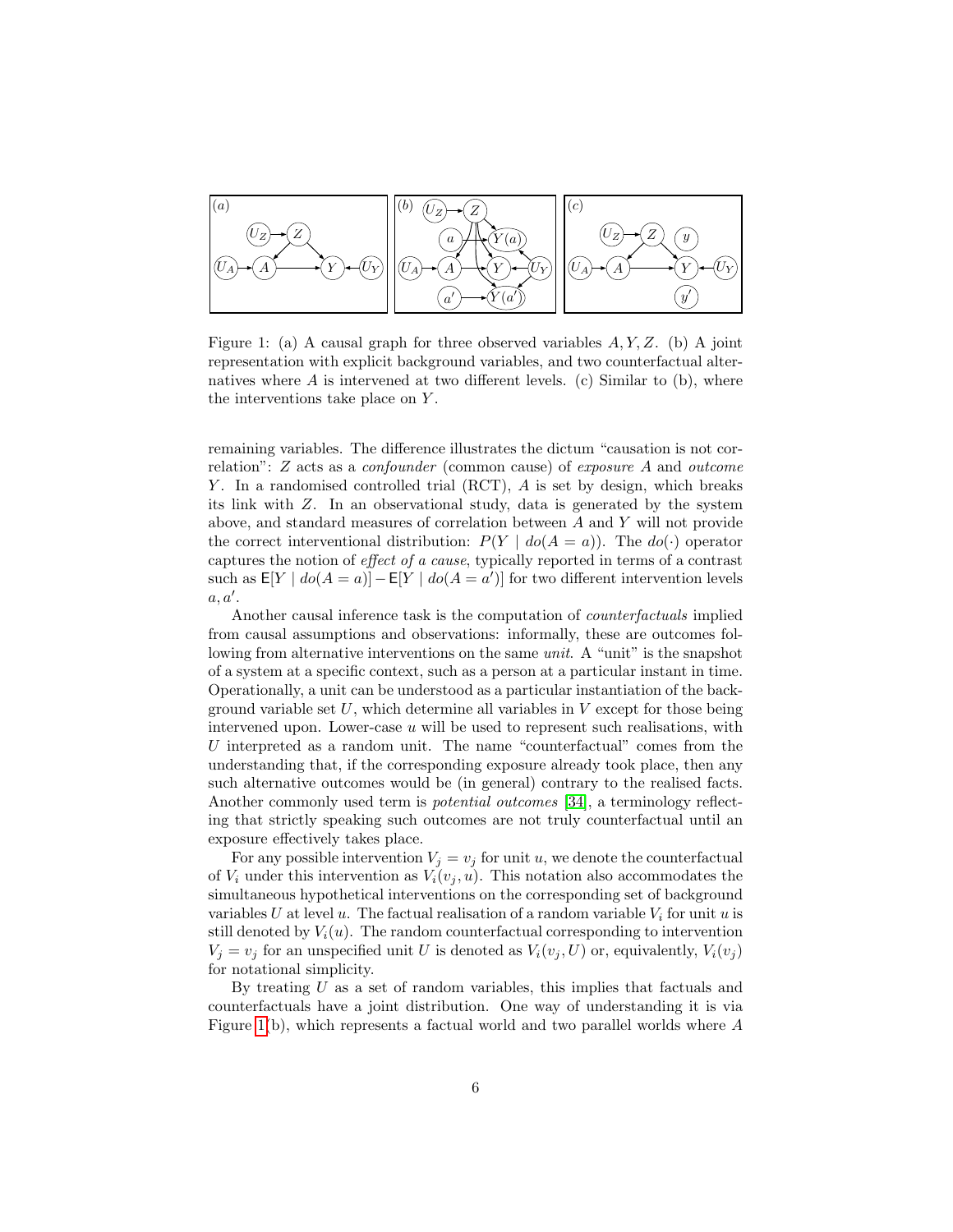is set to intervention levels a and  $a'$ . A joint distribution for  $Y(a)$  and  $Y(a')$  is implied by the model. Conditional distributions, such as  $P(Y(a) = y_a, Y(a'))$  $y_{a'}$  |  $A = a, Y = y, Z = z$ ) are also defined. Figure [1\(](#page-5-0)c) shows the case for interventions on  $Y$ . It is not difficult to show, as  $Y$  is not an ancestor of  $A$ in the graph, that  $A(y, u) = A(y', u) = A(u)$  for all  $u, y, y'$ . This captures the notion the Y does not cause A.

### <span id="page-6-1"></span>3.3 Counterfactuals Require Untestable Assumptions

Unless structural equations depend on observed variables only, they cannot be tested for correctness (unless other untestable assumptions are imposed). We can illustrate this problem by noting that a conditional density function  $P(V_j | V_i = v)$  can be written as an equation  $V_j = f_1(v, U) \equiv F_{V_i=v}^{-1}(U) =$  $F_{V_i=v}^{-1}(g^{-1}(g(U))) \equiv f_2(v, U'),$  where  $F_{V_i=V}^{-1}(\cdot)$  is the inverse cumulative distribution function corresponding to  $P(V_j | V_i = v)$ , U is an uniformly distributed random variable on  $[0, 1]$ ,  $g(\cdot)$  is some arbitrary invertible function on  $[0, 1]$ , and  $U' \equiv g(U)$ . While this is not fundamental for effects of causes, which depend solely on predictive distributions that at least in theory can be estimated from RCTs, different structural equations with the same interventional distributions will imply different joint distributions over the counterfactuals.

The traditional approach for causal inference in statistics tries to avoid any estimand that cannot be expressed by the marginal distributions of the counterfactuals (i.e., all estimands in which marginals  $P(Y(a) = y_a)$  and  $P(Y(a') = y_{a'})$ would provide enough information, such as the *average causal effect*  $E[Y(a)$  −  $Y(a')$  =  $E[Y | do(A = a)] - E[Y | do(A = a')]$ . Models that follow this approach and specify solely the univariate marginals of a counterfactual joint distribution are sometimes called single-world models [\[32\]](#page-19-8). However, as we will see, crossworld models seem a natural fit to algorithmic fairness. In particular, they are required for non-trivial statements that concern fairness at an individual level as opposed to fairness measures averaged over groups of individuals.

## <span id="page-6-0"></span>4 Why Causality is Critical For Fairness

Ethicists and social choice theorists recognise the importance of causality in defining and reasoning about fairness. Terminology varies, but many of their central questions and ideas, such as the role of agency in justice, responsibilitysensitive egalitarianism, and luck egalitarianism [\[10,](#page-18-10) [13,](#page-18-11) [31\]](#page-19-9) involve causal reasoning. Intuitively, it is unfair for individuals to experience different outcomes caused by factors outside of their control. Empirical studies of attitudes about distributive justice [\[6,](#page-17-3) [26\]](#page-19-10) have found that most participants prefer redistribution to create fairer outcomes, and do so in ways that depend on how much control individuals have on their outcomes. Hence, when choosing policies and designing systems that will impact people, we should minimise or eliminate the causal dependence on factors outside an individual's control, such as their perceived race or where they were born. Since such factors have influences on other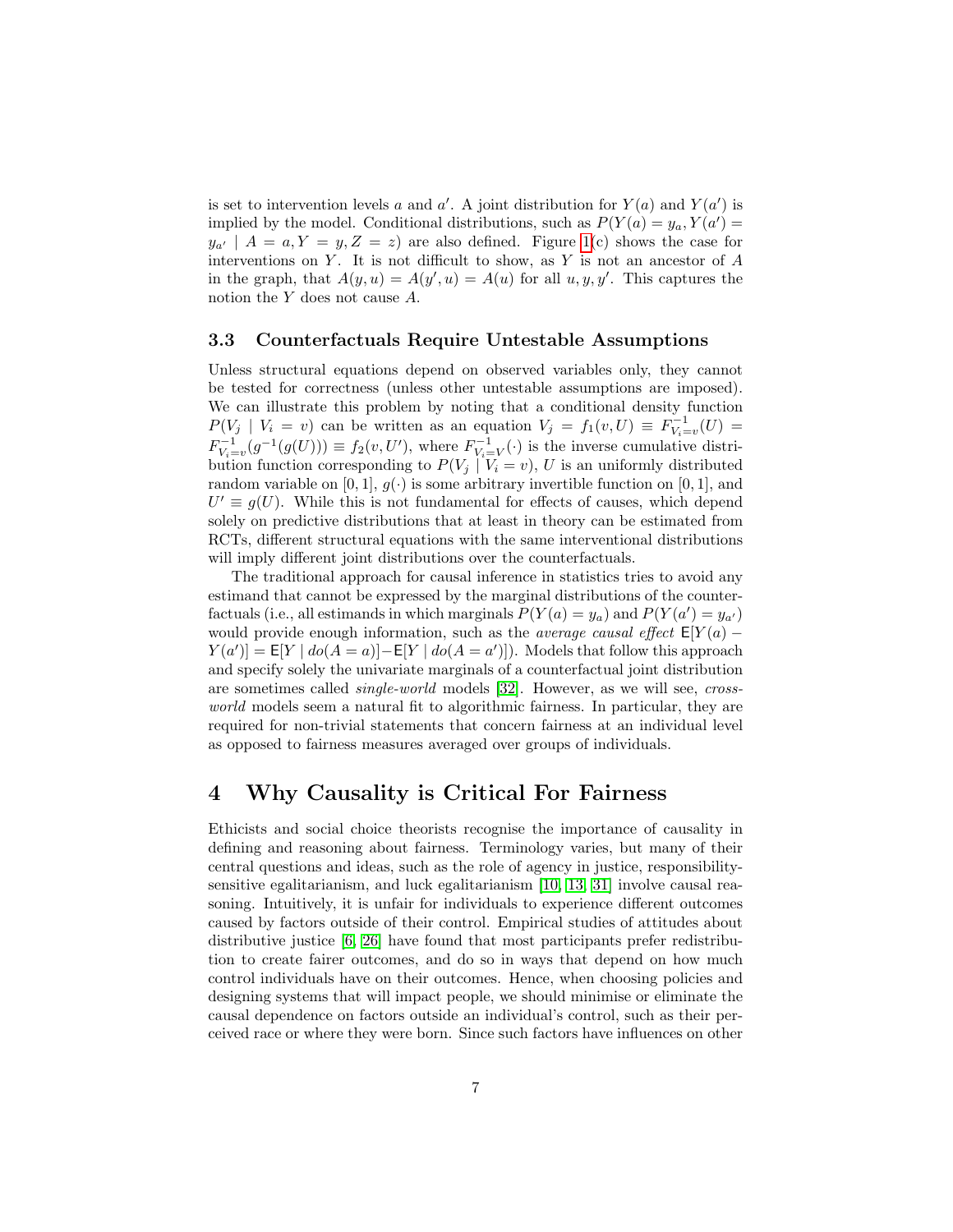aspects of peoples' lives that may also be considered relevant for determining what is fair, applying this intuitive notion of fairness requires careful causal modelling as we describe here.

Is it necessary that models attempting to remove such factors be causal? Many other notions of algorithmic fairness have also attempted to control or adjust for covariates. While it is possible to produce identical predictions or decisions with a model that is equivalent mathematically but without overt causal assumptions or interpretations, the design decisions underlying a covariate adjustment are often based on implicit causal reasoning. There is a fundamental benefit from an explicit statement of these assumptions. To illustrate this, we consider a classic example of bias in graduate admissions.

### 4.1 Revisiting Gender Bias In Berkeley Admissions

The Berkeley admissions example [\[3\]](#page-17-4) is often used to explain Simpson's paradox [\[38\]](#page-20-8) and highlight the importance of adjusting for covariates. In the fall of 1973, about 34.6% of women and 44.3% of men who applied to graduate studies at Berkeley were admitted. However, this was not evidence that the admissions decisions were biased against women. Decisions were made on a departmental basis, and each department admitted proportions of men and women at approximately the same rate. However, a greater proportion of women applied to the most selective departments, resulting in a lower overall acceptance rate for women.

While the overall outcome is seemingly unfair, after controlling for choice of department it appears to be fair, at least in some sense. In fact, while the presentation of this example to illustrate Simpson's paradox often ends there, the authors in [\[3\]](#page-17-4) conclude, "Women are shunted by their socialisation and education toward fields of graduate study that are generally more crowded, less productive of completed degrees, and less well funded, and that frequently offer poorer professional employment prospects." The outcome can still be judged to be unfair, not due to biased admissions decisions, but rather to the causes of differences in choice of department, such as socialisation. Achieving or defining fairness requires addressing those root causes and applying value judgements. Applicants certainly have some agency over which department they apply to, but that decision is not made free of outside influences. They had no control over what kind of society they had been born into, what sort of gender norms that society had during their lifetime, or the scarcity of professional role models, and so on.

The quote above suggests that the authors in [\[3\]](#page-17-4) were reasoning about causes even if they did not make explicit use of causal modelling. Indeed, conditioning on the choice of the department only makes sense because we understand it has a causal relationship with the outcome of interest and is not just a spurious correlation. Pearl [\[29\]](#page-19-6) provides a detailed account of the causal basis of Simpson's paradox.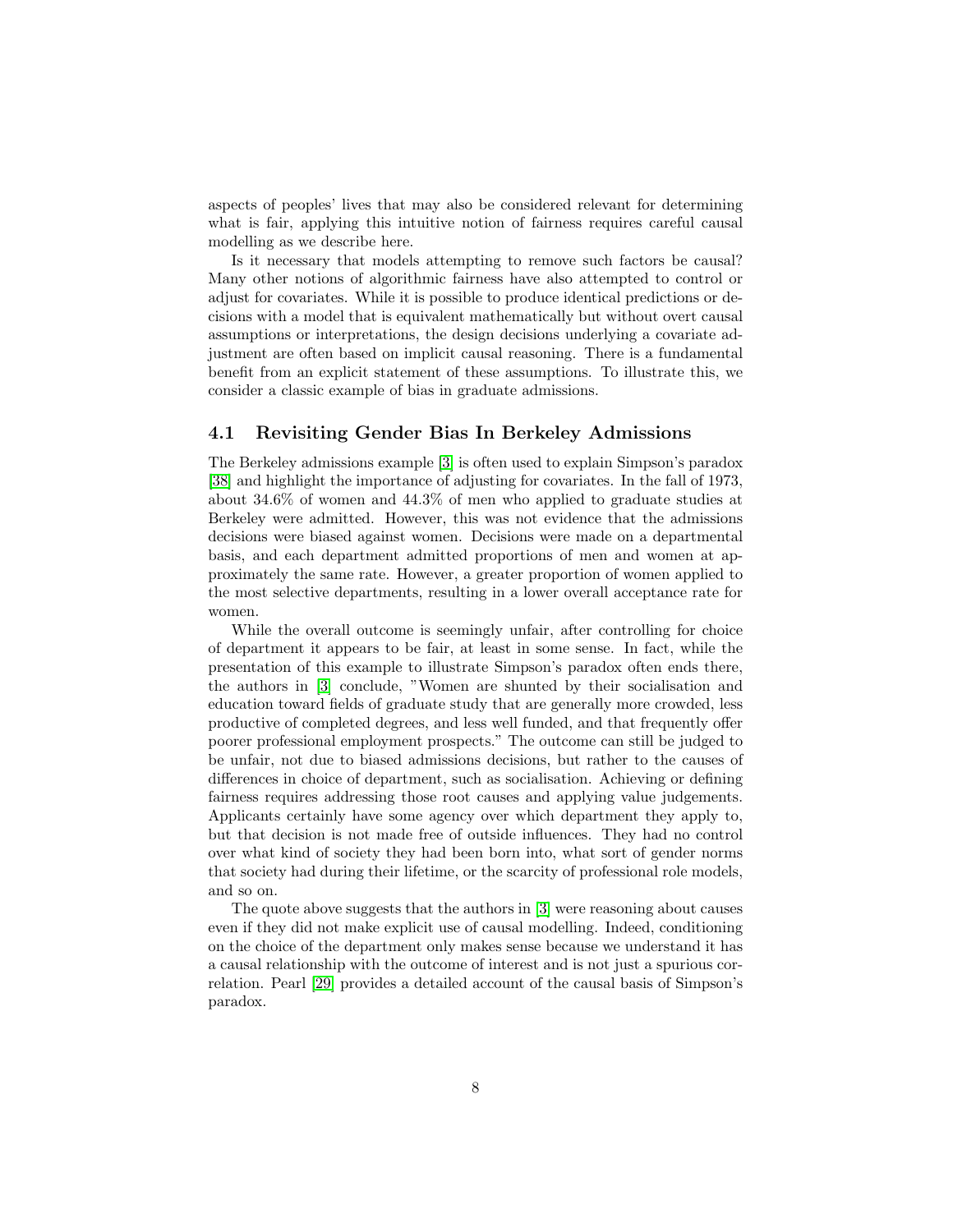### 4.2 Selection Bias and Causality

Unfairness can also arise from bias in how data is collected or sampled. For instance, if the police stop individuals on the street to check for the possession of illegal drugs, and if the stopping protocol is the result of discrimination that targets individuals of a particular race, this can create a feedback loop that justifies discriminatory practice. Namely, if data gathered by the police suggests that  $P(Drugs = yes \mid Race = a) > P(Drugs = yes \mid Race = a'),$ this can be exploited to justify an unbalanced stopping process when police resources are limited. How then can we assess its fairness? It is possible to postulate structures analogous to the Berkeley example, where a mechanism such as  $Race \rightarrow Economic status \rightarrow Drugs$  explains the pathway. Debate would focus on the level of agency of an individual on finding himself or herself at an economic level that leads to increased drug consumption.

But selection bias cuts deeper than that, and more recently causal knowledge has been formally brought in to understand the role of such biases [\[2,](#page-17-5) [40\]](#page-20-9). This is achieved by representing a selection variable Selected as part of our model, and carrying out inference by acknowledging that, in the data, all individuals are such that "Selected =  $true$ ". The association between race and drug is expressed as  $P(Drugs = yes \mid Race = a, Selected = true) > P(Drugs =$  $yes \mid Race = a', Selected = true),$  which may or may not be representative of the hypothetical population in which everyone has been examined. The data cannot directly tell whether  $P(Drugs = yes \mid Race = a, do(Selected = true)) >$  $P(Drugs = yes \mid Race = a', do(Selected = true)).$  As an example, it is possible to postulate the two following causal structures that cannot be distinguished on the basis of data already contaminated with selection bias: (i) the structure  $Race \rightarrow Drugs$ , with *Selected* being a disconnected vertex; (ii) the structure  $Race \rightarrow Selected \leftarrow H \rightarrow Drugs$ , where H represents hidden variables not formally logged in police records.

In the latter case, we can check that drugs and race and unrelated. However,  $P(Drugs = yes \mid Race = a, Selected = true) \neq P(Drugs = yes \mid Race =$  $a'$ , Selected = true), as conditioning on Selected means that both of its causes Race and H "compete" to explain the selection. This induces an association between Race and  $H$ , which carries over the association between Race and Drugs. At the same time,  $P(Drugs = yes \mid Race = a, do(Selected = true))$  $P(Drugs = yes \mid Race = a', do(Selected = true)),$  a conclusion that cannot be reached without knowledge of the causal graph or a controlled experiment making use of interventions. Moreover, if the actual structure is a combination of (i) and (ii), standard statistical adjustments that remove the association between Race and Drugs cannot disentangle effects due to selection bias from those due to the causal link Race  $\rightarrow Drugs$ , harming any arguments that can be constructed around the agency behind the direct link.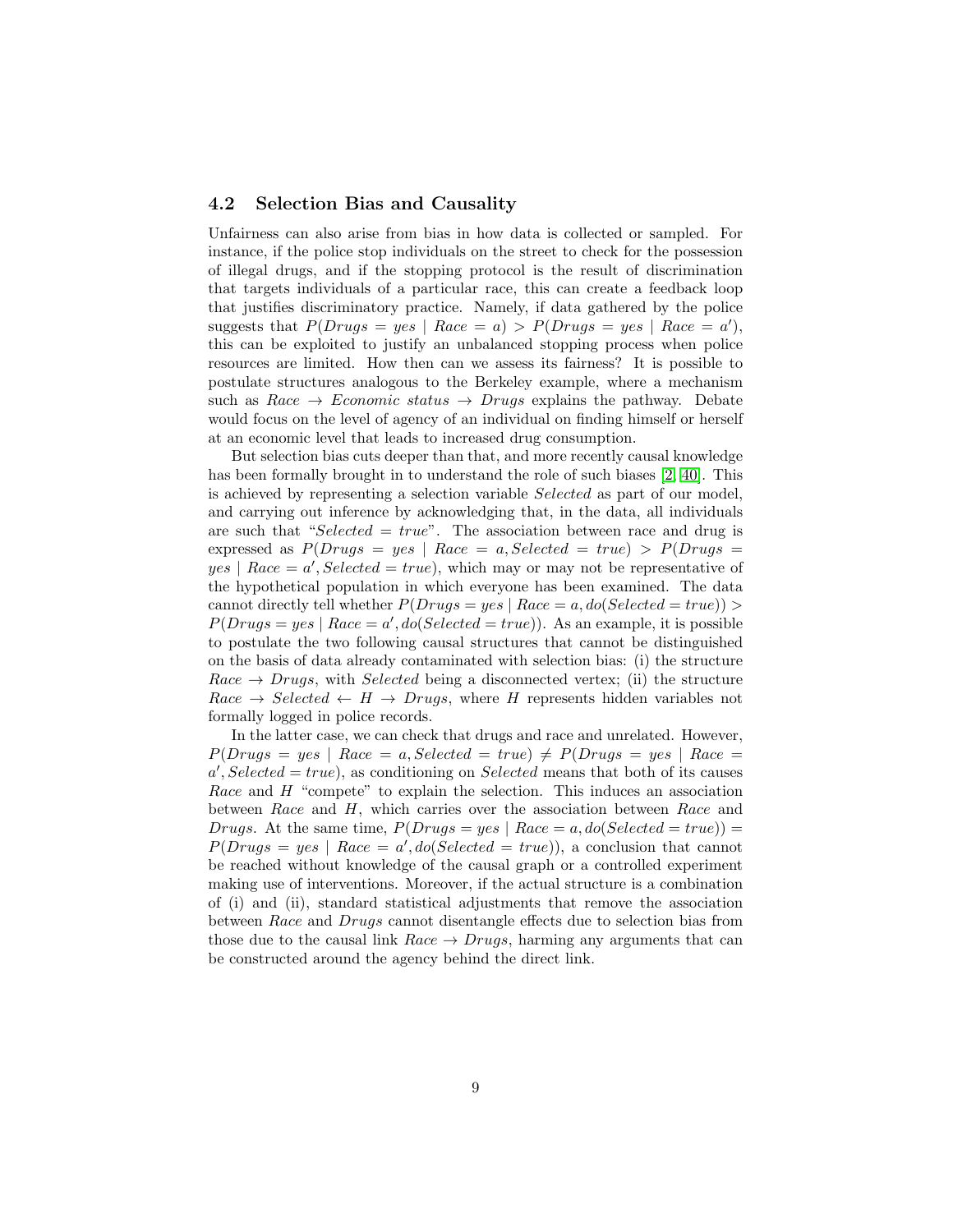### 4.3 Fairness Requires Intervention

Approaches to algorithmic fairness usually involve imposing some kind of constraints on the algorithm (such as those formula given by Section [2\)](#page-1-0). We can view this as an intervention on the predicted outcome  $\tilde{Y}$ . And, as argued in [\[1\]](#page-17-1), we can also try to understand the causal implications for the system we are intervening on. That is, we can use an SCM to model the causal relationships between variables in the data, between those and the predictor  $\hat{Y}$  that we are intervening on, and between  $\hat{Y}$  and other aspects of the system that will be impacted by decisions made based on the output of the algorithm.

To say that fairness is an intervention is not a strong statement considering that any decision can be considered to be an intervention. Collecting data, using models and algorithms with that data to predict some outcome variable, and making decisions based on those predictions are all intentional acts motivated by a causal hypothesis about the consequences of that course of action. In particular, not imposing fairness can also be a deliberate intervention, albeit one of inaction.

We should be clear that prediction problems do not tell the whole story. Breaking the causal links between A and a prediction  $\hat{Y}$  is a way of avoiding some unfairness in the world, but it is only one aspect of the problem. Ideally, we would like that no paths from  $A$  to  $Y$  existed, and the provision of fair predictions is predicated on the belief that it will be a contributing factor for the eventual change in the generation of  $Y$ . We are not, however, making any formal claims of modelling how predictive algorithmic fairness will lead to this ideal stage where causal paths from A to Y themselves disappear.

## <span id="page-9-0"></span>5 Causal Notions of Fairness

In this section we discuss some of the emerging notions of fairness formulated in terms of SCMs, focusing in particular on a notion introduced by us in [\[23\]](#page-19-2), counterfactual fairness. We explain how counterfactual fairness relates to some of the more well-known notions of statistical fairness and in which ways a causal perspective contributes to their interpretation. The remainder of the section will discuss alternative causal notions of fairness and how they relate to counterfactual fairness.

## 5.1 Counterfactual Fairness

A predictor  $\hat{Y}$  is said to satisfy *counterfactual fairness* if

<span id="page-9-1"></span>
$$
P(\hat{Y}(a, U) = y \mid X = x, A = a) = P(\hat{Y}(a', U) = y \mid X = x, A = a),
$$
 (8)

for all  $y, x, a, a'$  in the domain of the respective variables [\[23\]](#page-19-2). The randomness here is on  $U$  (recall that background variables  $U$  can be thought of as describing a particular individual person at some point in time). In practice, this means we can build  $Y$  from any variable  $Z$  in the system which is not caused by  $A$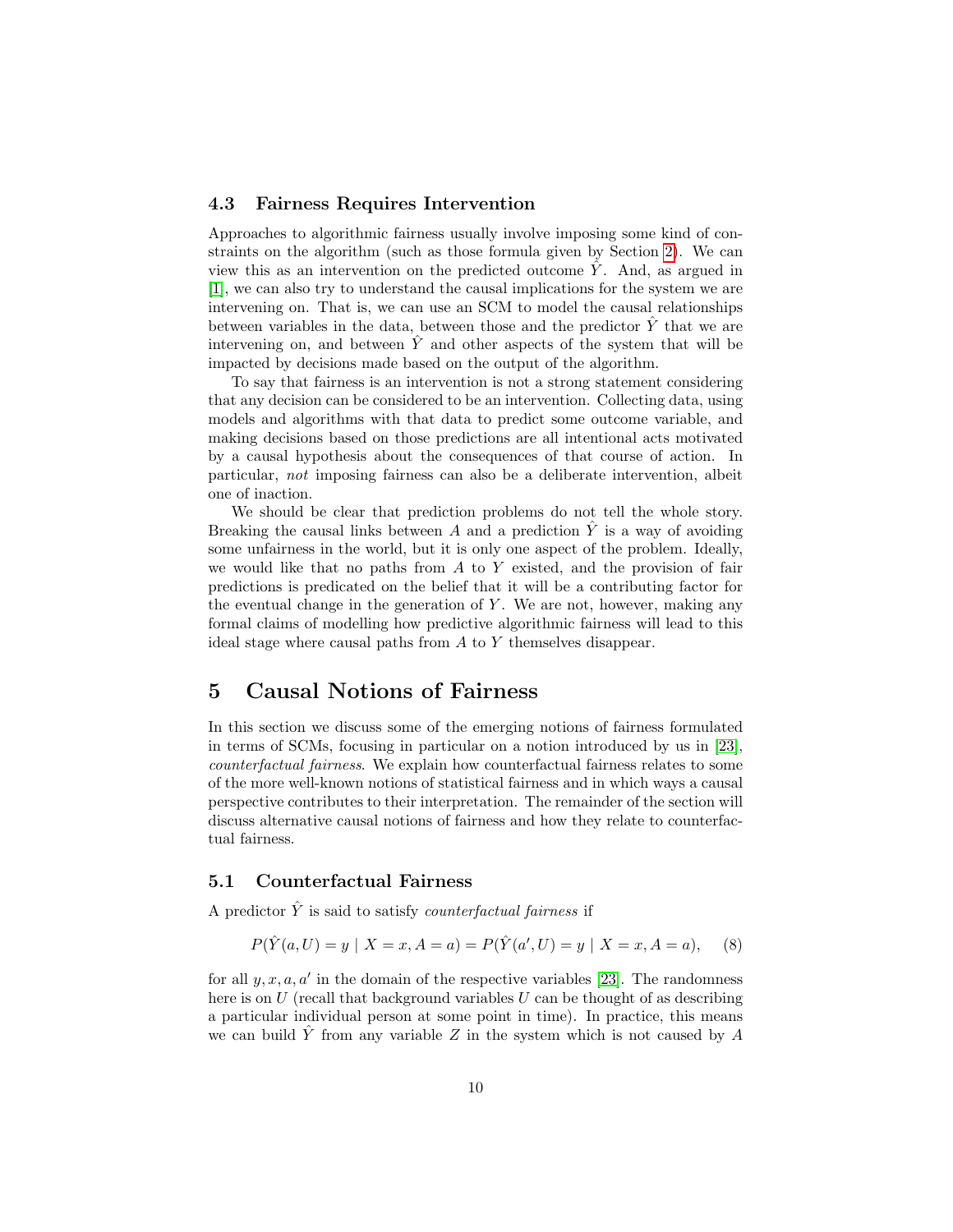(meaning there is no directed path from  $A$  to  $Z$  in the corresponding graph). This includes the background variables  $U$  which, if explicitly modelled, allows us to use as much information from the existing observed variables as  $possible<sup>1</sup>$  $possible<sup>1</sup>$  $possible<sup>1</sup>$ .

This notion captures the intuition by which, "other things being equal" (i.e., the background variables), our prediction would not have changed in the parallel world where only A would have changed. Structural equations provide an operational meaning for counterfactuals such as "what if the race of the individual had been different". This can be interpreted solely as comparing two hypothetical individuals which are identical in background variables U but which differ in the way  $A$  is set. As described in Section [3](#page-3-0)[3.3,](#page-6-1) in most cases we will not be able to verify that the proposed structural equations perfectly describe the unfairness in the data at hand. Instead, they are means to describe explicit assumptions made about the mechanisms of unfairness, and to expose these assumptions openly to criticism.

The application of counterfactual fairness requires a causal model  $M$  to be formulated, and training data for the observed variables  $X$ ,  $\hat{A}$  and the target outcome  $Y$ . Unlike other approaches discussed in the sequel, we purposely avoid making use of any information concerning the structural equation for  $Y$  in model  $\mathcal{M}^2$  $\mathcal{M}^2$ . This is motivated by the fact that  $\hat{Y}$  must not make use of Y at test time. At training time, the only thing that matters for any prediction algorithm of interest is to reconstruct  $Y$  directly, which can be done via the data. Note that the data could also be Monte Carlo samples drawn from a theoretical model.

As an example, consider the simple causal model  $A \to X \to Y$ ,  $U_X \to X$ , with the structural equation  $X = f_X(A, U_X)$ .  $\hat{Y}$  must not be a function of A or X except via  $U_X$ , or otherwise  $\hat{Y}(a, u_X) \neq \hat{Y}(a', u_X)$  will be different since in general  $f_X(a, u_X) \neq f_X(a', u_X)$ . For any  $\hat{Y} \equiv g(U_X)$ , marginalising  $U_X$  via  $P(U_X \mid X = x, A = a)$  guarantees [\(8\)](#page-9-1). We can use any statistical method to fit  $g(\cdot)$ , e.g., by minimising some loss function with respect to the distribution of Y directly.

## 5.2 Counterfactual Fairness and Common Statistical Notions

We now relate counterfactual fairness to the non-causal, statistical notions of fairness introduced in Section [2.](#page-1-0)

#### 5.2.1 Demographic Parity

Note that if the background variables  $U$  are uniquely determined by observed data  $\{X = a, A = a\}$ , and  $\hat{Y}$  is a function only of background variables U and observed variables which are independent of A, then a counterfactually

<span id="page-10-0"></span><sup>&</sup>lt;sup>1</sup>By conditioning on the event  $\{X = a, A = a\}$  we are essentially extracting information from the individual to learn these background variables.

<span id="page-10-1"></span><sup>&</sup>lt;sup>2</sup>If Y provides information for some parameters of  $M$ , we can of course fit M using this data. Our point here is what happens after M has been decided.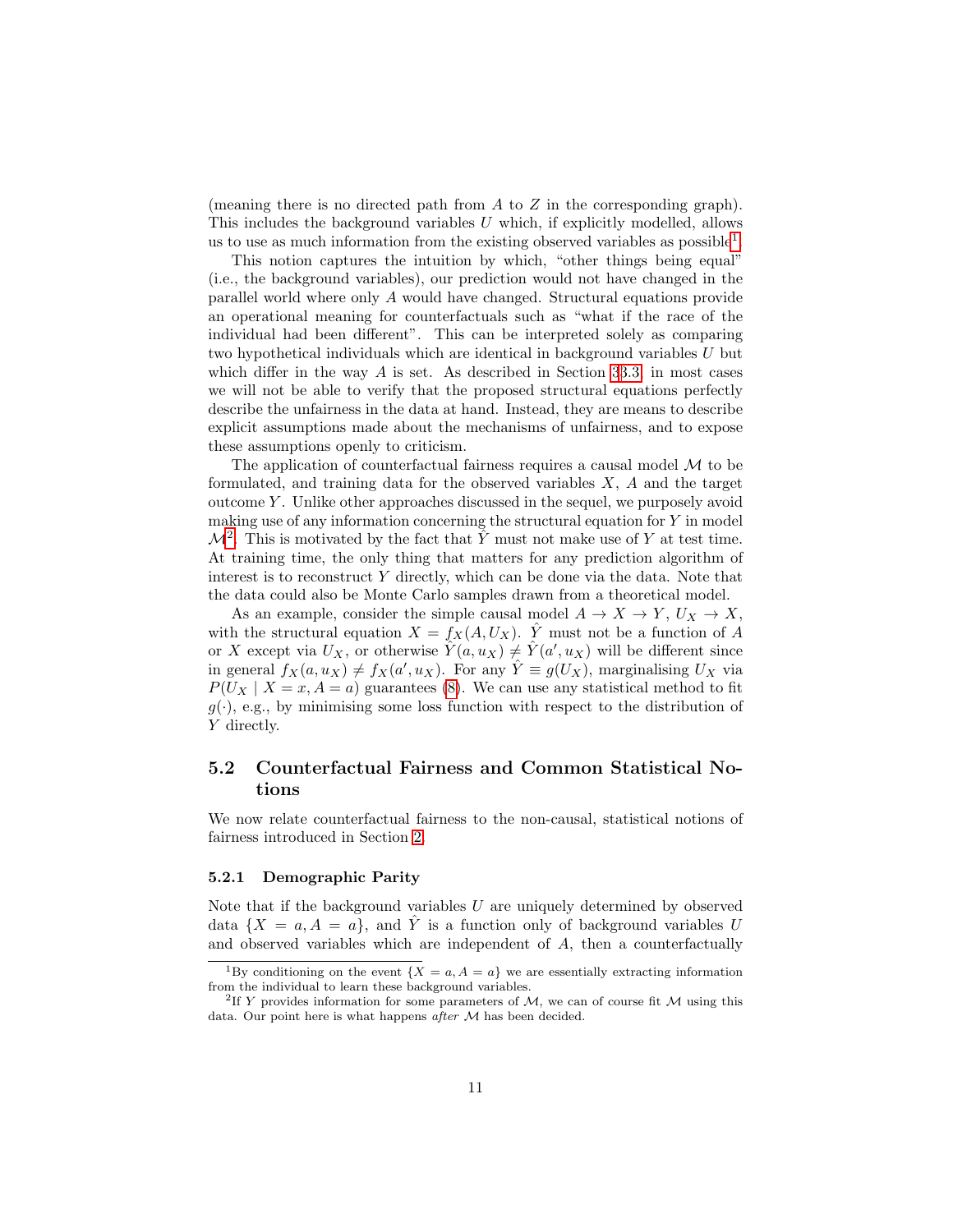fair predictor will satisfy eq. [\(3\)](#page-2-0). In this sense, counterfactual fairness can be understood to be a counterfactual analogue of demographic parity.

#### 5.2.2 Individual Fairness

If we think of the two different individuals defined in eq. [\(4\)](#page-2-1) as matched by a statistical matching procedure [\[27\]](#page-19-11), then they can be thought of as counterfactual versions of each other. Specifically, in such a procedure the counterfactual version of individual  $i$  that is used to estimate a causal effect is in reality an observed case  $j$  in a sample of controls, such that  $i$  and  $j$  are close in some space of pre-treatment variables (that is, variables not descendant of  $A$ ) [\[27\]](#page-19-11). This "closeness" can be directly specified by the distance metric in eq. [\(4\)](#page-2-1). Interpreted this way the individual fairness condition is similar to a particular instantiation of counterfactual fairness (i.e., via matching). One notable difference is that in [\[12\]](#page-18-8) the fairness condition holds for all pairs of individuals, not just for the closest pairs as in matching. Unlike matching, the predictor is encouraged to be different for individuals that are not close.

#### 5.2.3 Equalised Odds and Calibration

A sufficient condition for  $Y \perp \!\!\!\perp A$  is that there are no causal paths between Y and A (this condition is also necessary under the assumption of *faithfulness* discussed by [\[39\]](#page-20-6)). In this case, it not hard to show graphically that a counterfactually fair  $\hat{Y}$  built by just using non-descendants of  $\hat{A}$  in the graph will respect both equalised odds  $(\hat{Y} \perp \perp A \mid Y)$  and calibration  $(Y \perp \perp A \mid \hat{Y})$ . Likewise, if there exists a  $\hat{Y}$  such that  $\hat{Y} = Y$  for all units (zero prediction error), this can be recovered by a causal model that postulates all the inputs to the structural equation of  $Y$ , and where such inputs can be recovered from the observed covariates.

We can also argue that if  $Y \not\perp A$ , then neither equalised odds, eq. [\(1\)](#page-1-1), nor calibration, eq.  $(2)$ , may be desirable. For instance, if A is an ancestor of Y, then we should not try to reproduce  $Y$  as it is a variable that carries bias according our counterfactual definition (using  $\hat{Y} = Y$ ). It becomes unclear why we should strive to achieve (e.g.) calibration when our target should be "fair" components that explain the variability of Y (like the non-descendants of  $A$ ) instead of all sources of variability that generate  $Y$ .

## 5.3 A Framework to Categorise Causal Reasoning in Fairness

Counterfactual fairness was originally proposed as a particular trade-off linking strength of assumptions and practicalities. In parallel, other notions have emerged which propose different trade-offs. In what follows, we provide a critical appraisal of alternatives and a common framework to understand the dimensions in which causal reasoning plays a role in algorithmic fairness. The dimensions are: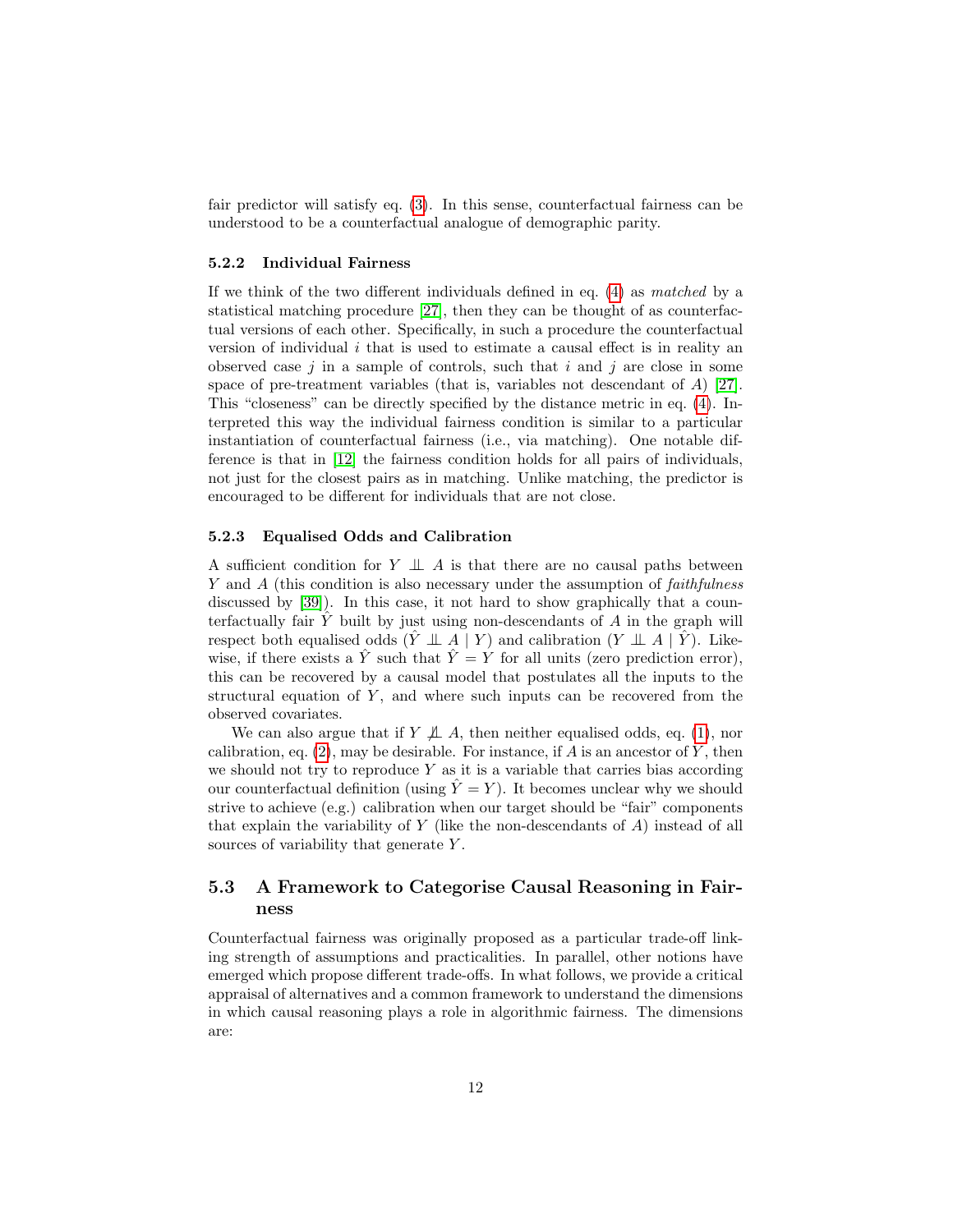- *individual vs. group level causal effects*. As discussed in Section [3,](#page-3-0) counterfactual reasoning takes place at the individual level, while distributions indexed by the  $do(\cdot)$  operator are meant to capture the effects of actions in groups. There is a clear advantage on targeting group effects, since they do not require postulating an unobservable joint distribution of two or more outcomes which can never be observed together, where even the existence of counterfactuals can justifiably be treated as a metaphysical concept [\[11\]](#page-18-12). However, fairness is commonly understood at an individual level, where unit-level assumptions are required in many scenarios;
- explicit vs. implicit structural equations. Although counterfactual models require untestable assumptions, not all assumptions are created equal. In some scenarios, it is possible to obtain some degree of fairness by postulating independence constraints among counterfactuals without committing to any particular interpretation of latent variables. This is however not always possible without losing significant information;
- prediction vs. explanation. Sometimes the task is not to create a new fair predictor, but to quantify in which ways an existing decision-making process is discriminatory;

Counterfactual fairness, for instance, is a notion that (i) operates at the individual level, (ii) has explicit structural equations and, (iii) targets prediction problems. Besides using this framework to categorise existing notions, we will provide a discussion on path-specific effects and how they relate to algorithmic fairness.

#### 5.3.1 Purely Interventional Notions

Due to the ultimately untestable nature of counterfactuals, it is desirable to avoid several of its assumptions whenever possible. One way to do this is by defining constraints on the *interventional distributions*  $P(\hat{Y} | do(A = a), X = x)$ only. The work by [\[21\]](#page-19-5) emphasises this aspect, while making explicit particular notions of path-specific effects which we will discuss in a latter section. The interventional notion advanced by [\[21\]](#page-19-5) is the constraint:

$$
P(\hat{Y} \mid \text{do}(A = a)) = P(\hat{Y} \mid \text{do}(A = a')).
$$

A predictor  $\hat{Y}$  is constructed starting from the causal model M for the system. A family of models is constructed by modifications to  $\mathcal M$  so that the total effect of  $A$  on  $\tilde{Y}$  is cancelled. The family of models itself can be parameterised so that minimising error with respect to  $Y$  is possible within this constrained space.

To understand this via an example, consider a variation of equations [\(5\)](#page-4-0)- [\(7\)](#page-4-0) where now we have four variables,  $Z, A, X, \tilde{Y}$ . Variable A is the protected attribute,  $X = \lambda_{xa}A + \lambda_{xz}Z + U_X$  and  $\hat{Y} = \lambda_{\hat{y}a}A + \lambda_{\hat{y}z}Z + \lambda_{\hat{y}x}X + U_Y$ . Parameters  $\Lambda \equiv {\lambda_{\hat{y}a}, \lambda_{\hat{y}z}, \lambda_{\hat{y}x}}$  are free parameters, while those remaining are assumed to be part of the given causal model. However, such free parameters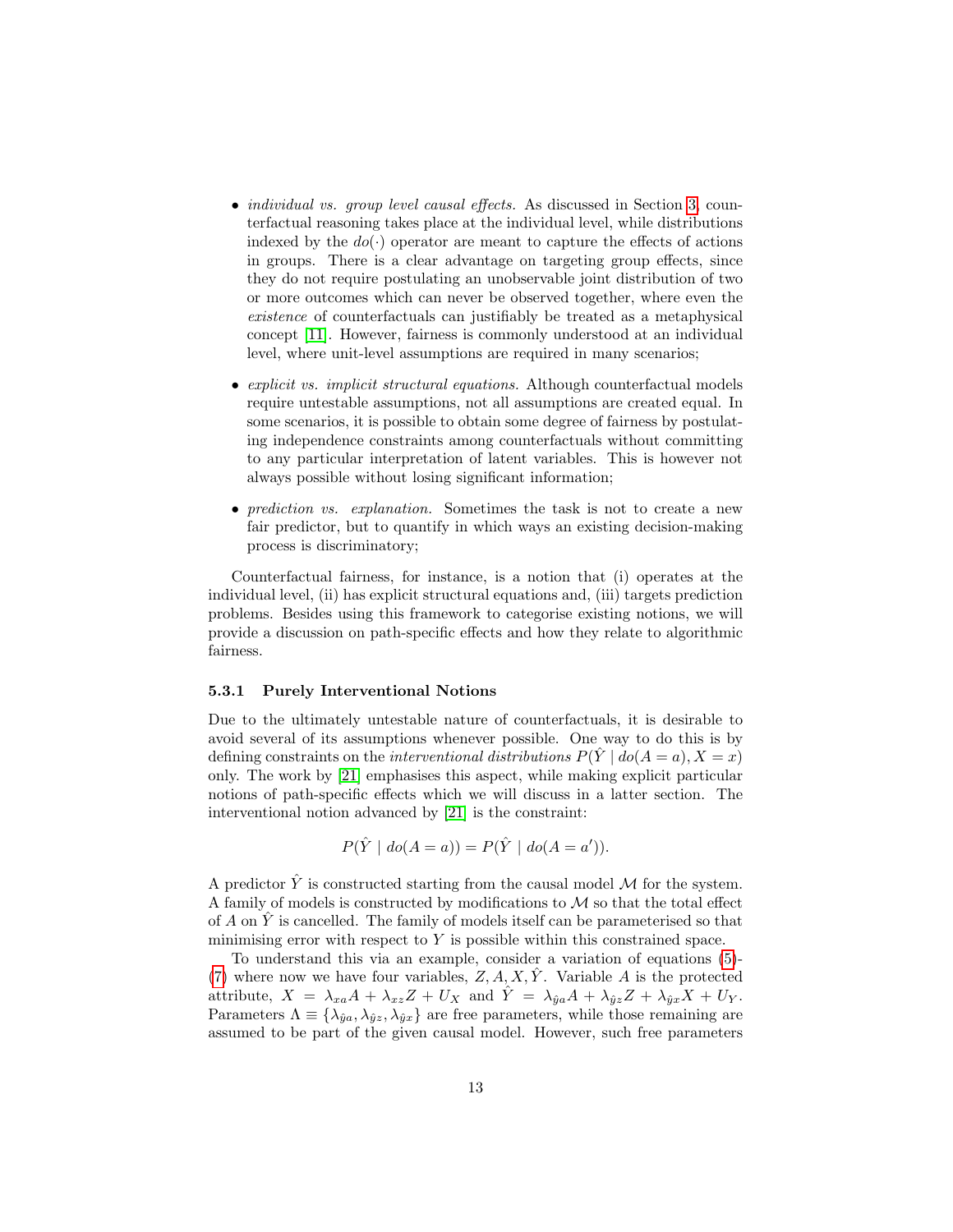will be constrained. This can be seen by substituting the equation for  $X$  into that for  $\hat{Y}$  as follows:  $\hat{Y} = \lambda_{\hat{y}a}A + \lambda_{\hat{y}z}Z + \lambda_{\hat{y}x}(\lambda_{xa}A + \lambda_{zx}Z + U_X) + U_Y$ . As  $U_X$  and  $U_Y$  are assumed to be independent of A by construction, it is enough to consider the sub-models where  $\lambda_{\hat{y}a} + \lambda_{\hat{y}x}\lambda_{xa} = 0$  (i.e, the total contribution of A to  $\hat{Y}$  is 0), optimising  $\Lambda$  to minimise the prediction error of Y under this constraint.

Although it seems strange that this example and other examples in [\[21\]](#page-19-5) use equations, they do not need to be interpreted as structural in order to verify that  $P(\hat{Y} | do(A = a)) = P(\hat{Y} | do(A = a')).$  The equations are just means of parameterising the model, with latent variables U being calculation devices rather than having a real interpretation. If we assume that equations are structural we would revert back to counterfactual fairness, where the procedure above is just an indirect way of regressing on hidden variables  $U_X$ . However, there are important issues with the interventional approach as it represents group-level rather than individual-level causal effects. This means it is perfectly possible that  $Y$  is highly discriminatory in a counterfactual sense and yet satisfies the purely interventional criterion: consider the case where the structural equation  $Y = f(A, U_Y)$ is such that  $P(U_Y = 0) = P(U_Y = 1) = 1/2$  and  $f(a, 1) = a, f(a, 0) = 1 - a$ , for  $a \in \{0, 1\}$ . Then  $P(Y = 1 \mid do(A = 1)) = P(Y = 1 \mid do(A = 0)) = 1/2$ , even though for every single individual we have that  $Y(a, u_Y) = 1 - Y(1 - a, u_Y)$ (i.e., we get exactly the opposite prediction for a fixed individual  $u<sub>Y</sub>$  if their race a changes). Conditioning on other attributes does not help: the expression  $P(Y | do(A = a), X = x) - P(Y | do(A = a'), X = x)) = 0$  is not realistic if X is a descendant of A in the causal graph, since in this case no single individual will keep  $X$  at a fixed level as  $A$  hypothetically varies. This is a comparison among different individuals who are assigned different A and yet happen to coincide on  $X$ . Thus we argue that it is less obvious how to motivate this notion of conditioning. This is not an issue if  $X$  is not a descendant of  $A$ , but then again, in this case, we do not need to know the structural equation for  $X$  in order to use it according to counterfactual fairness.

### 5.3.2 Counterfactuals without Explicit Structural Equations

When the goal is to minimise the number of untestable assumptions, one direction is to avoid making any explicit assumptions about the structural equations of the causal model. In this line of work, assumptions about the directed edges in the causal graph and a parametric formulation for the observed distributions are allowed, as well as independence constraints among counterfactuals. However, no explicit structural equations are allowed.

The work by [\[28\]](#page-19-12) presents such ideas by making a direct connection to the long tradition in graphical causal models of providing algorithms for identifying causal estimands. That is, without assuming any particular parametric contribution from latent variables, such approaches either provide a function of  $P(V)$  $(recall that V is the set of all observed variables) that is equal to a causal effect$ of interest, or report whether such a transformation is not at all possible (that is, the causal effect of interest is *unidentifiable* from  $P(V)$  and a causal graph)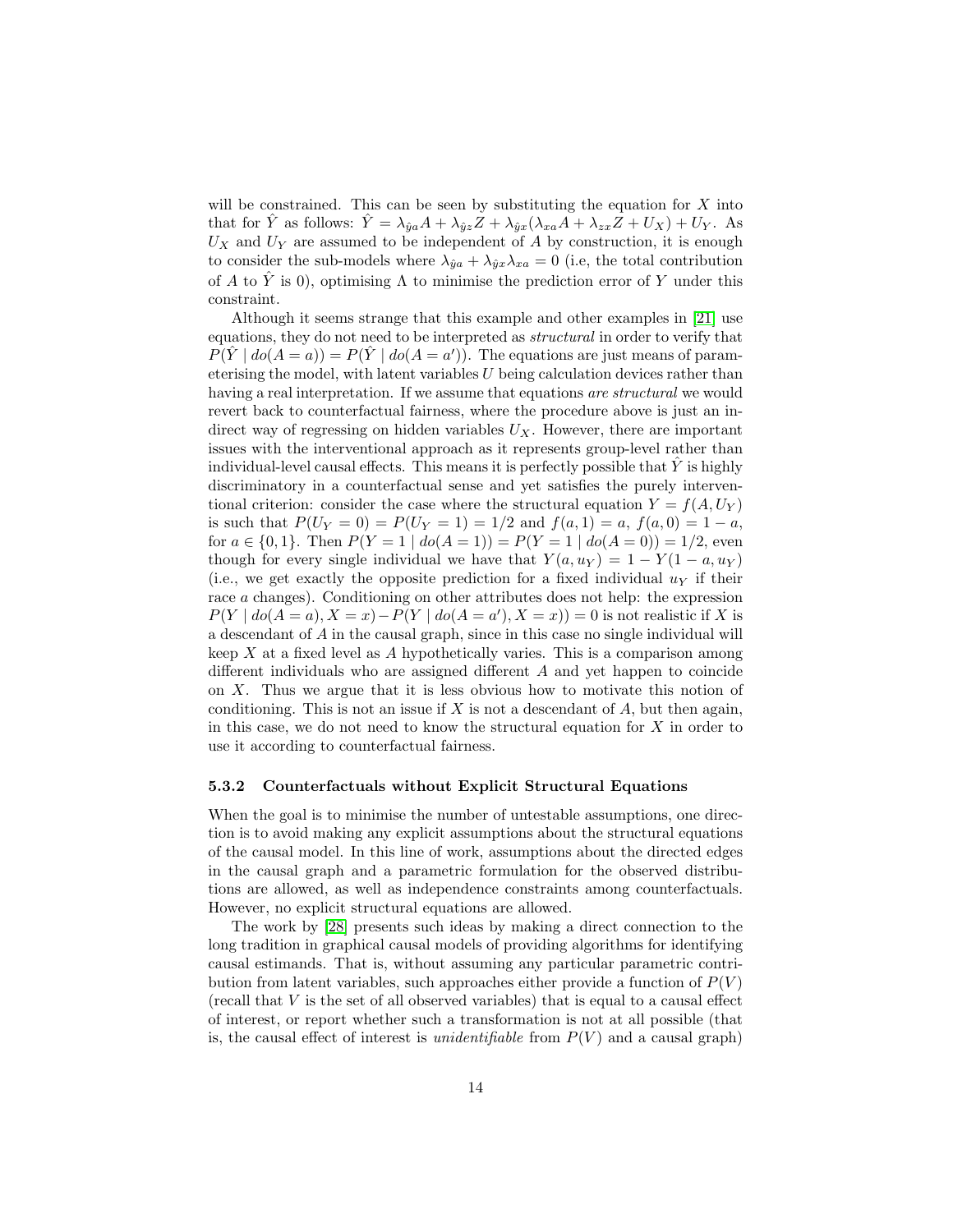[\[29\]](#page-19-6). The main idea of [\[28\]](#page-19-12) is to first identify which causal effects of protected attribute  $A$  on outcome  $Y$  should be (close to) zero (i.e., those we wish to make fair). For instance, similar to counterfactual fairness, we may require that  $E[Y(a)] = E[Y(a')]$ . In some models, we can express  $E[Y(a)] - E[Y(a')] = 0$  as a constraint on  $P(V)$ . The model can then be fit subject to such a constraint. Predictor  $\hat{Y}$  is what the constrained model predicts as Y.

Despite its desirable features, there are major prices to be paid by avoiding structural equations. For technical reasons, enforcing such constraints require throwing away information from any descendant of A that is judged to be on an "unfair path" from  $A$  to  $Y$ . Further, in many cases, the causal effect of interest is not identifiable. Even if it is, the constrained fitting procedure can be both computationally challenging and not necessarily have a clear relationship to the actual loss function of interest in predicting  $Y$ . This is because it first requires assuming a model for Y and fitting a projection of the model to the space of constrained distributions. And while explicit claims about structural equations are avoided, the approach still relies on cross-world assumptions of independences among counterfactuals.

A different take with a similar motivation was recently introduced by [\[44\]](#page-20-5). It focuses on decomposing counterfactual measures of causal effects across different paths to explain discrimination. For example, the association between A and Y can be decomposed by the causal effect of A on Y that is due to directed paths from  $A$  to  $Y$  and due to a common cause of  $A$  and  $Y$ . Although no particular way of building a fair predictor  $\hat{Y}$  is provided, [\[44\]](#page-20-5) explicitly discuss how modifications to particular parts of the causal model can lead to changes in the counterfactual measures of discrimination, an important and complementary goal of the problem of fair predictions. This work also illustrates alternative interpretations of causal unfairness: in our work, we would not consider  $\hat{Y}$  to be unfair if the causal graph is  $A \leftarrow X \rightarrow \hat{Y}$ , as A is not a cause of  $\hat{Y}$ , while [\[44\]](#page-20-5) would label it as a type of "spurious" discrimination. Our take is that if  $\overline{Y}$  is deemed unfair, it must be so by considering X as yet another protected attribute.

Regarding the challenges posed by causal modelling, we advocate that assumptions about structural equations are still useful if interpreted as claims about how latent variables with a clear domain-specific meaning contribute to the pathways of interest. Even if imperfect, this direction is a way of increasing transparency about the motivation for labelling particular variables and paths as "unfair". It still offers a chance of falsification and improvement when thenlatent variables are measured in subsequent studies. If there are substantive disagreements about the functional form of structural equations, multiple models can be integrated in the same predictive framework as introduced by [\[35\]](#page-20-4).

#### 5.3.3 Path-specific Variations

A common theme of the alternatives to counterfactual fairness [\[21,](#page-19-5) [28,](#page-19-12) [44\]](#page-20-5) is the focus on path-specific effects, which was only briefly mentioned in our formulation. One example for understanding path-specificity and its relation to fairness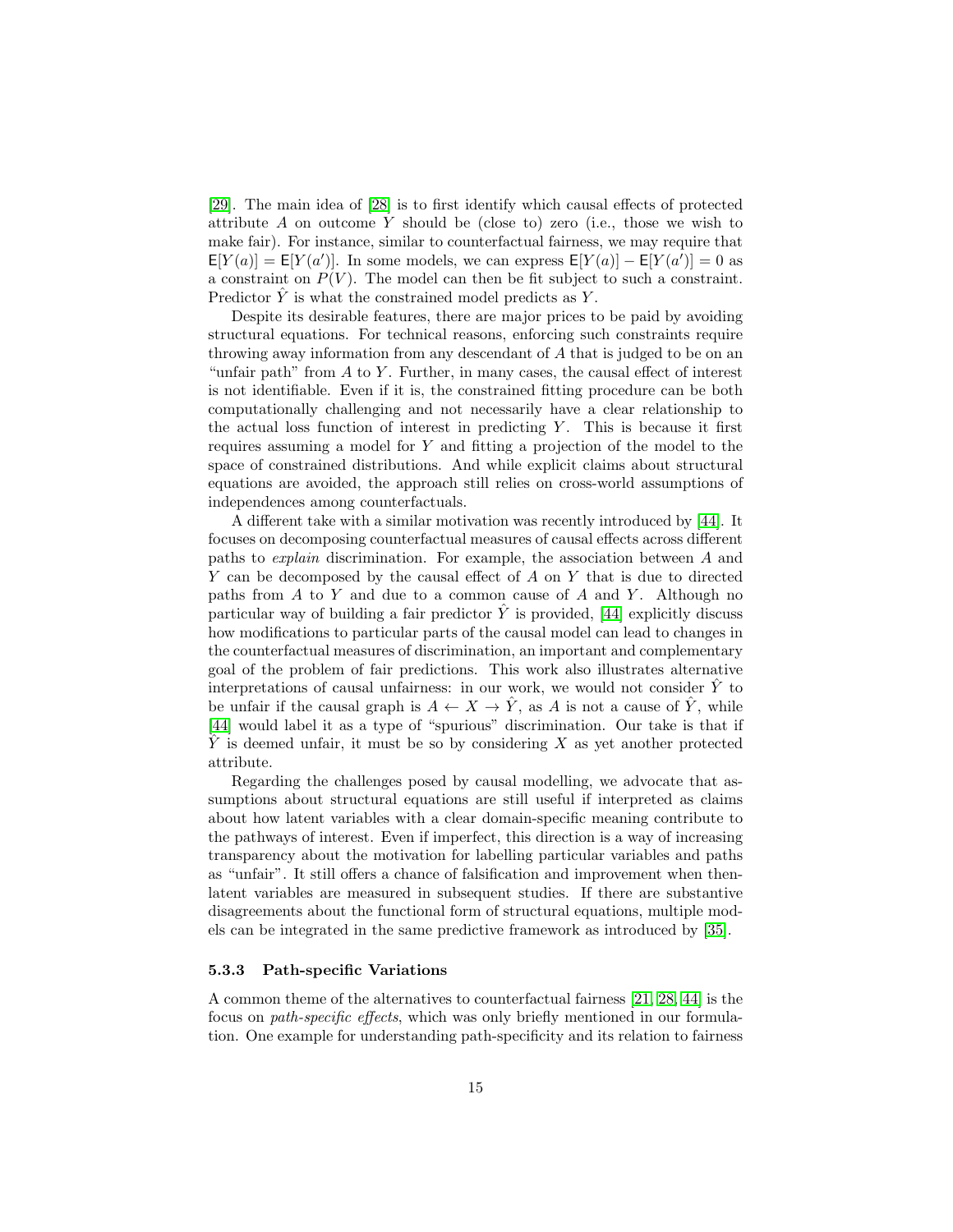is the previously discussed case study of gender bias in the admissions to the University of California at Berkeley in the 1970s: gender  $(A)$  and admission  $(Y)$ were found to be associated in the data, which lead to questions about fairness of the admission process. One explanation found was that this was due to the choice of department each individual was applying to  $(X)$ . By postulating the causal structure  $A \to X \to Y$ , we could claim that, even though A is a cause of Y, the mechanism by which it changes Y is "fair" in the sense that we assume free-will in the choice of department made by each applicant. This is of course a judgement call that leaves unexplained why there is an interaction between A and other causes of X, but one that many analysts would agree with. The problem gets more complicated if edge  $A \to Y$  is also present.

The approach by [\[28\]](#page-19-12) can tap directly from existing methods for deriving path-specific effects as functions of  $P(V)$  (see [\[36\]](#page-20-10) for a review). The method by [\[21\]](#page-19-5) and the recent variation of counterfactual fairness by [\[7\]](#page-18-9) consist of adding "corrections" to a causal model to deactivate particular causal contributions to Y . This is done by defining a particular fairness difference we want to minimise, typically the expected difference of the outcomes  $Y$  under different levels of A. [\[7\]](#page-18-9) suggest doing this without parameterising a family of Y to be optimised. At its most basic formulation, if we define  $PSE(V)$  as the particular path-specific effect from  $A$  to  $Y$  for a particular set of observed variables  $V$ , by taking expectations under Y we have that a fair  $\hat{Y}$  can be simply defined as  $E[Y | V\setminus\{Y\}]-PSE(V)$ . Like in [\[28\]](#page-19-12), it is however not obvious which optimally is being achieved for the prediction of  $Y$  as it is unclear how such a transformation would translate in terms of projecting  $Y$  into a constrained space when using a particular loss function.

Our own suggestion for path-specific counterfactual fairness builds directly on the original: just extract latent fair variables from observed variables that are known to be (path-specifically) fair and build a black-box predictor around them. For interpretation, it is easier to include  $\tilde{Y}$  in the causal graph (removing Y, which plays no role as an input to  $\hat{Y}$ ), adding edges from all other vertices into  $\hat{Y}$ . Figure [2\(](#page-16-0)a) shows an example with three variables  $A, X_1, X_2$  and the predictor  $\hat{Y}$ . Assume that, similar to the Berkeley case, we forbid path  $A \rightarrow$  $X_1 \rightarrow \hat{Y}$  as an unfair contribution to  $\hat{Y}$ , while allowing contributions via  $X_2$ (that is, paths  $A \to X_2 \to \hat{Y}$  and  $A \to X_2 \to X_1 \to \hat{Y}$ . This generalises the Berkeley example, where  $X_2$  would correspond to department choice and  $X_1$  to, say, some source of funding that for some reason is also affected by the gender of the applicant). Moreover, we also want to exclude the direct contribution  $A \rightarrow \hat{Y}$ . Assuming that a unit would be set to a factual baseline value a for A, the "unfair propagation" of a counterfactual value  $a'$  of  $A$  could be understood as passing it only through  $A \to X_1 \to \hat{Y}$  and  $A \to \hat{Y}$  in Figure [2\(](#page-16-0)b), leaving the inputs "through the other edges" at the baseline [\[30,](#page-19-13) [36\]](#page-20-10). The relevant counterfactual for  $\hat{Y}$  is the nested counterfactual  $\hat{Y}(a', X_1(a', X_2(a)), X_2(a))$ . A direct extension of the definition of counterfactual fairness applies to this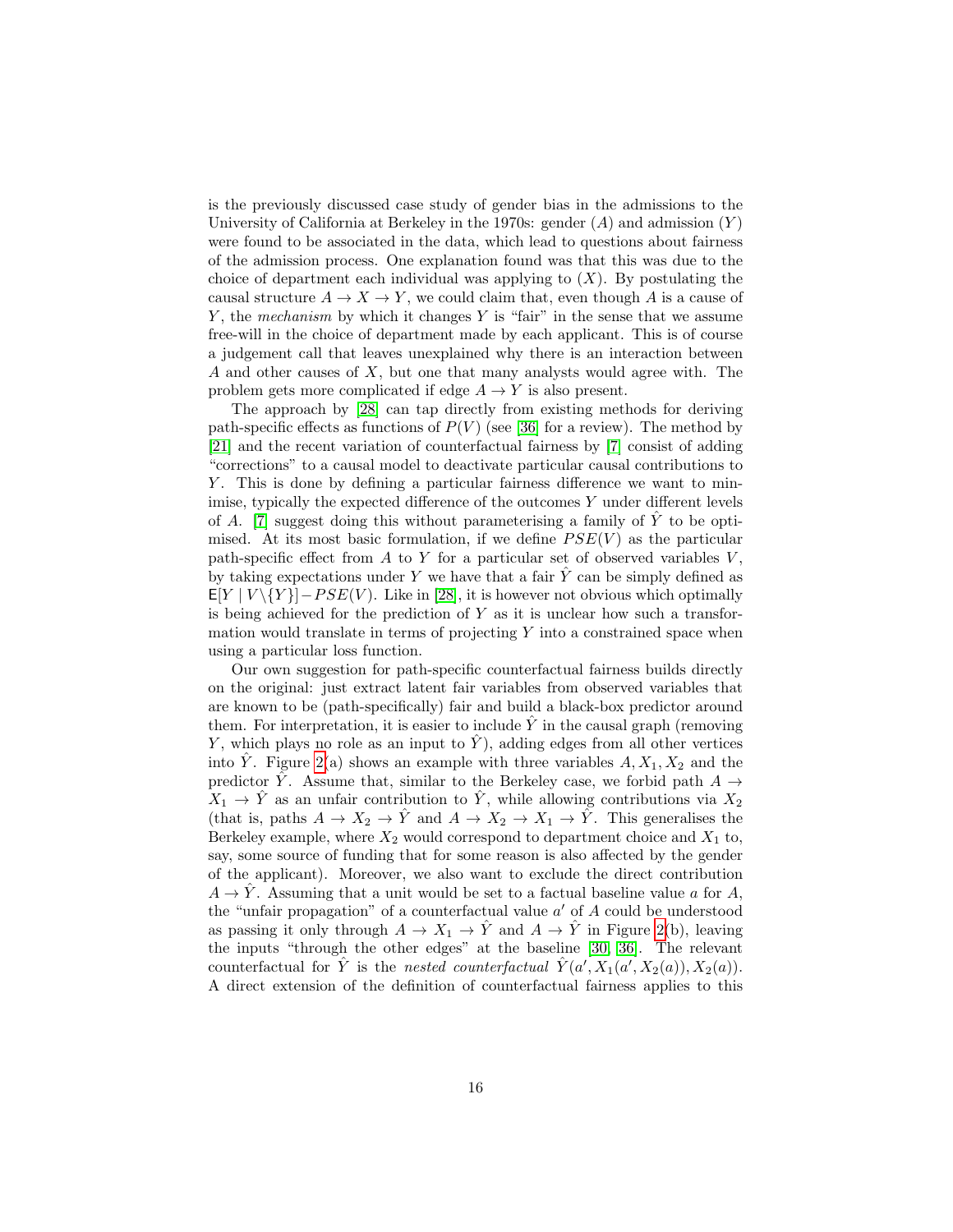

<span id="page-16-0"></span>Figure 2: (a) A causal graph linking protected attribute A to predictor  $\hat{Y}$ , where only a subset of edges will "carry" counterfactual values of A in order to represent the constraints of path-specific counterfactual fairness. (b) This diagram, inspired by [\[30\]](#page-19-13), is a representation of how counterfactuals are propagated only through some edges. For other edges, inputs are based on the baseline value a of an individual.

path-specific scenario: we require

<span id="page-16-1"></span>
$$
P(\hat{Y}(a', X_1(a', X_2(a)), X_2(a)) | X_1 = x_1, X_2 = x_2, A = a) =
$$
  
\n
$$
P(\hat{Y}(a, X_1(a, X_2(a)), X_2(a)) | X_1 = x_1, X_2 = x_2, A = a).
$$
\n(9)

To enforce the constraint in [\(9\)](#page-16-1), the input to  $\hat{Y}$  can be made to depend only on the factuals which will not violate the above. For instance,  $\hat{Y} \equiv X_1$ will violate the above, as  $\hat{Y}(a, X_1(a, X_2(a)), X_2(a)) = X_1(a, X_2(a)) = x_1$  while  $\hat{Y}(a', X_1(a, X_2(a')), X_2(a')) = X_1(a', X_2(a)) \neq x_1$  (in general).  $\hat{Y} \equiv X_2$  is acceptable, as  $\hat{Y}(a, X_1(a, X_2(a)), X_2(a)) = \hat{Y}(a', X_1(a', X_2(a)), X_2(a)) = X_2(a)$  $x_2$ .

We need a definition of  $\hat{Y}$  that is invariant as in [\(9\)](#page-16-1) to any counterfactual world we choose. Assume that, in our example,  $A \in \{a_1, \ldots, a_K\}$  and the structural equation for  $X_1$  is  $X_1 = f_{X_1}(A, X_2, U_{X_1})$  for some background variable  $U_{X_1}$ . We can simply set

 $\hat{Y} \equiv g(f_{X_1}(a_1, X_2, U_{X_1}), \ldots, f_{X_1}(a_K, X_2, U_{X_1}), X_2, U_{X_1})$ 

for some arbitrary function  $g(\cdot)$ . The only descendant of A in this case is  $X_2$ , which we know we can use. Overall, this provides more predictive information than what would be allowed by using  $U_{X_1}$  and  $U_{X_2}$  only. One important point: we know that  $f_{X_1}(a, x_2, U_{X_1}) = x_1$  when conditioning on  $A = a$  and  $X_2 = x_2$ , which means that  $\tilde{Y}$  is a function of  $X_1$ . This seems to contradict [\(9\)](#page-16-1). In fact it does not, because  $g(\cdot)$  is defined without a priori knowledge of which values of A will be factual for which units.

For instance, if  $K = 2$  and  $\hat{Y} \equiv \alpha_1 f_{X_1}(a_1, X_2, U_{X_1}) + \alpha_2 f_{X_1}(a_2, X_2, U_{X_1}) +$  $\beta_2 X_2 + \beta_1 U_{X_1}$ , then for a unit with  $(A = a_1, X_2 = x_2, U_{X_1} = u_{X_1}, X_1 = x_1 =$  $f_{X_1}(a_1, x_2, u_{X_1})$  we have

$$
\hat{Y} = \alpha_1 x_1 + \alpha_2 f_{X_1}(a_2, x_2, U_{X_1}) + \beta_2 x_2 + \beta_1 u_{X_1}.
$$

For a unit with  $(A = a_2, X_2 = x_2, U_{X_1} = u_{X_1}, X_1 = x_1' = f_{X_1}(a_2, x_2, u_{X_1})),$ 

$$
\hat{Y} = \alpha_1 f_{X_1}(a_1, x_2, U_{X_1}) + \alpha_2 x'_1 + \beta_2 x_2 + \beta_1 u_{X_1}.
$$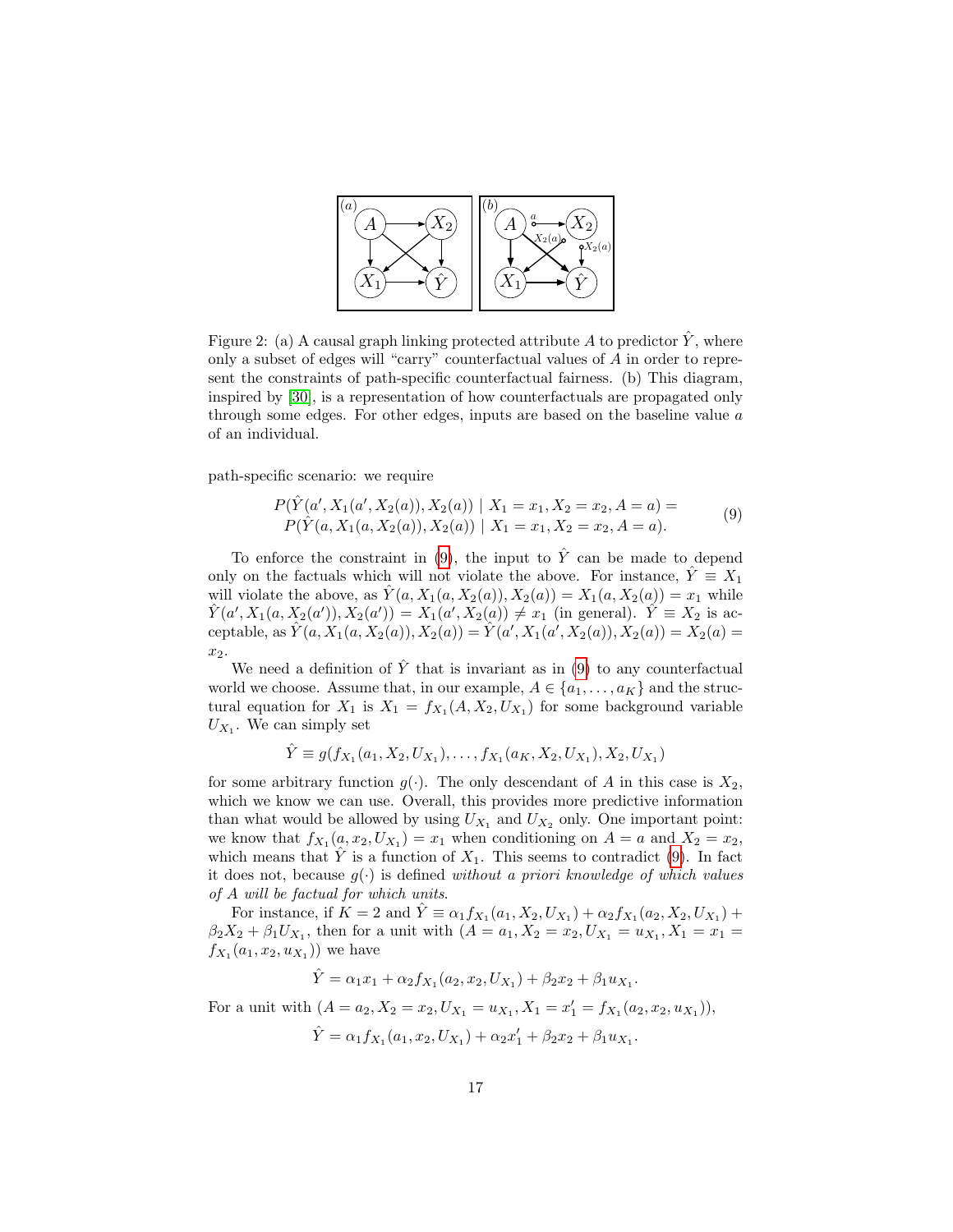That is, the interaction between the factual value of  $X_1$  and particular parameters of the predictor will depend on the value of the factual exposure A, not only on the functional form of  $g(\cdot)$ , even if the other inputs to  $\hat{Y}$  remain the same. This is a more general setup than [\[7\]](#page-18-9) which focuses on particular effects, such as expected values, and this is a direct extension of our original definition of counterfactual fairness.

## 6 Conclusion

Counterfactual fairness is a formal definition of fairness based on causal reasoning directly, but any mathematical formalisation of fairness can be studied within a causal framework as we have described. This approach provides tools for making the assumptions that underlie intuitive notions of fairness explicit. This is important, since notions of fairness that are discordant with the actual causal relationships in the data can lead to misleading and undesirable outcomes. Only by understanding and accurately modelling the mechanisms that propagate unfairness through society can we make informed decisions as to what should be done.

## References

- <span id="page-17-1"></span>[1] Chelsea Barabas, Madars Virza, Karthik Dinakar, Joichi Ito, and Jonathan Zittrain. Interventions over predictions: Reframing the ethical debate for actuarial risk assessment. In Sorelle A. Friedler and Christo Wilson, editors, Proceedings of the 1st Conference on Fairness, Accountability and Transparency, volume 81 of Proceedings of Machine Learning Research, pages 62–76, New York, NY, USA, 23–24 Feb 2018. PMLR.
- <span id="page-17-5"></span>[2] E. Bareinboim and J. Pearl. Causal inference and the data-fusion problem. Proceedings of the National Academy of Sciences, 113:7345–7352, 2016.
- <span id="page-17-4"></span>[3] Peter J Bickel, Eugene A Hammel, and J William O'Connell. Sex bias in graduate admissions: Data from berkeley. Science, 187(4175):398–404, 1975.
- <span id="page-17-2"></span>[4] K. Bollen. Structural Equations with Latent Variables. John Wiley & Sons, 1989.
- <span id="page-17-0"></span>[5] Tolga Bolukbasi, Kai-Wei Chang, James Y Zou, Venkatesh Saligrama, and Adam T Kalai. Man is to computer programmer as woman is to homemaker? debiasing word embeddings. In Advances in Neural Information Processing Systems, pages 4349–4357, 2016.
- <span id="page-17-3"></span>[6] Alexander W Cappelen, James Konow, Erik Ø Sørensen, and Bertil Tungodden. Just luck: An experimental study of risk-taking and fairness. American Economic Review, 103(4):1398–1413, 2013.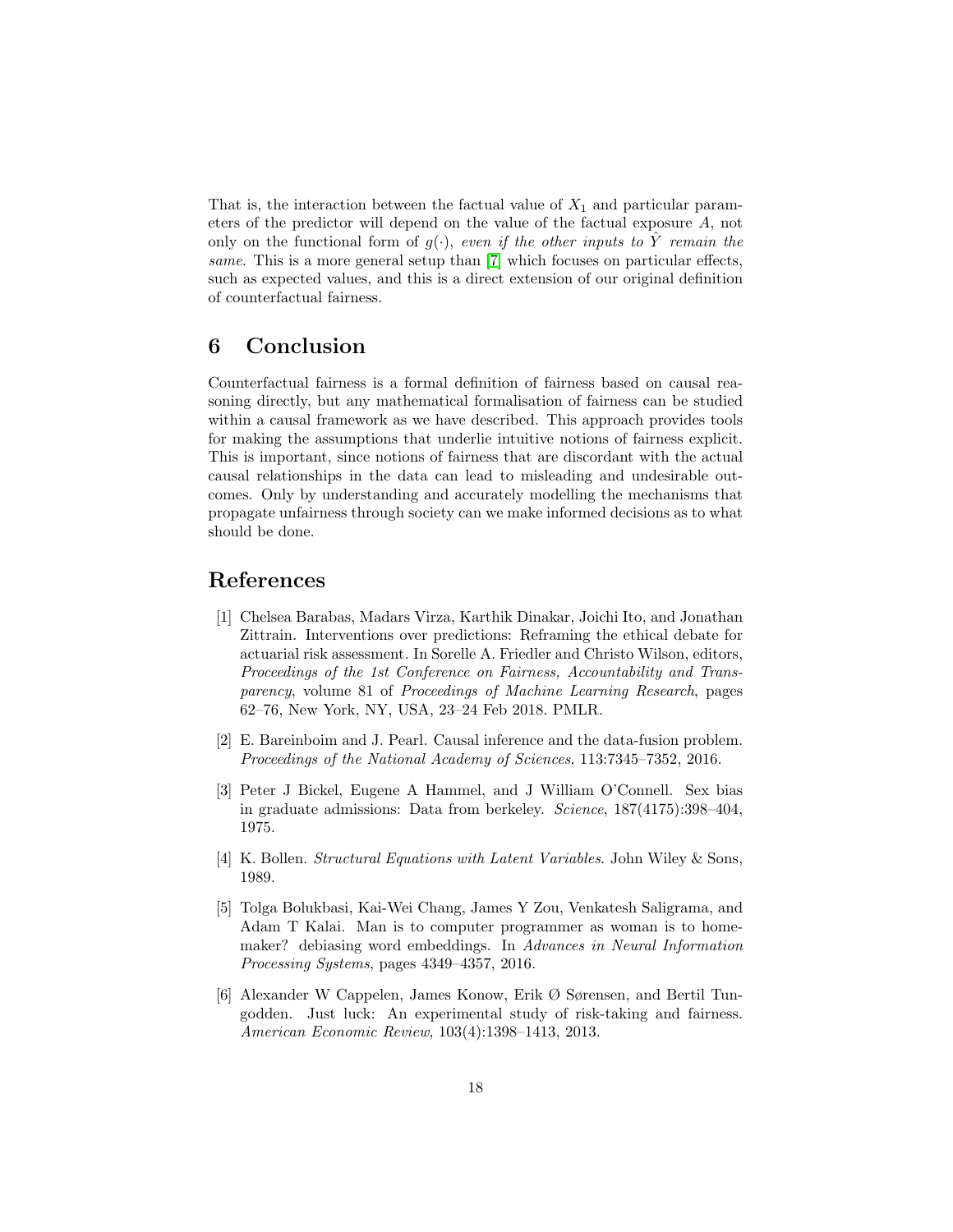- <span id="page-18-9"></span>[7] S. Chiappa and T. Gillam. Path-specific counterfactual fairness. arXiv:1802.08139, 2018.
- <span id="page-18-5"></span>[8] A. Chouldechova. Fair prediction with disparate impact: a study of bias in recidivism prediction instruments. Big Data, 2:153–163, 2017.
- <span id="page-18-3"></span>[9] Alexandra Chouldechova. Fair prediction with disparate impact: A study of bias in recidivism prediction instruments. Big data, 5(2):153–163, 2017.
- <span id="page-18-10"></span>[10] Gerald A Cohen. On the currency of egalitarian justice. Ethics, 99(4):906– 944, 1989.
- <span id="page-18-12"></span>[11] A. P. Dawid. Causal inference without counterfactuals. Journal of the American Statistical Association, 95:407–424, 2000.
- <span id="page-18-8"></span>[12] Cynthia Dwork, Moritz Hardt, Toniann Pitassi, Omer Reingold, and Richard Zemel. Fairness through awareness. In Proceedings of the 3rd innovations in theoretical computer science conference, pages 214–226. ACM, 2012.
- <span id="page-18-11"></span>[13] Ronald Dworkin. Sovereign virtue: The theory and practice of equality. Harvard university press, 2002.
- <span id="page-18-6"></span>[14] Harrison Edwards and Amos Storkey. Censoring representations with an adversary. arXiv preprint arXiv:1511.05897, 2015.
- <span id="page-18-1"></span>[15] Andre Esteva, Brett Kuprel, Roberto A Novoa, Justin Ko, Susan M Swetter, Helen M Blau, and Sebastian Thrun. Dermatologist-level classification of skin cancer with deep neural networks. Nature, 542(7639):115, 2017.
- <span id="page-18-4"></span>[16] Anthony W Flores, Kristin Bechtel, and Christopher T Lowenkamp. False positives, false negatives, and false analyses: A rejoinder to machine bias: There's software used across the country to predict future criminals. and it's biased against blacks. Fed. Probation, 80:38, 2016.
- <span id="page-18-2"></span>[17] Moritz Hardt, Eric Price, Nati Srebro, et al. Equality of opportunity in supervised learning. In Advances in neural information processing systems, pages 3315–3323, 2016.
- <span id="page-18-0"></span>[18] Kaiming He, Xiangyu Zhang, Shaoqing Ren, and Jian Sun. Delving deep into rectifiers: Surpassing human-level performance on imagenet classification. In Proceedings of the IEEE international conference on computer vision, pages 1026–1034, 2015.
- <span id="page-18-7"></span>[19] Faisal Kamiran and Toon Calders. Classifying without discriminating. In Computer, Control and Communication, 2009. IC4 2009. 2nd International Conference on, pages 1–6. IEEE, 2009.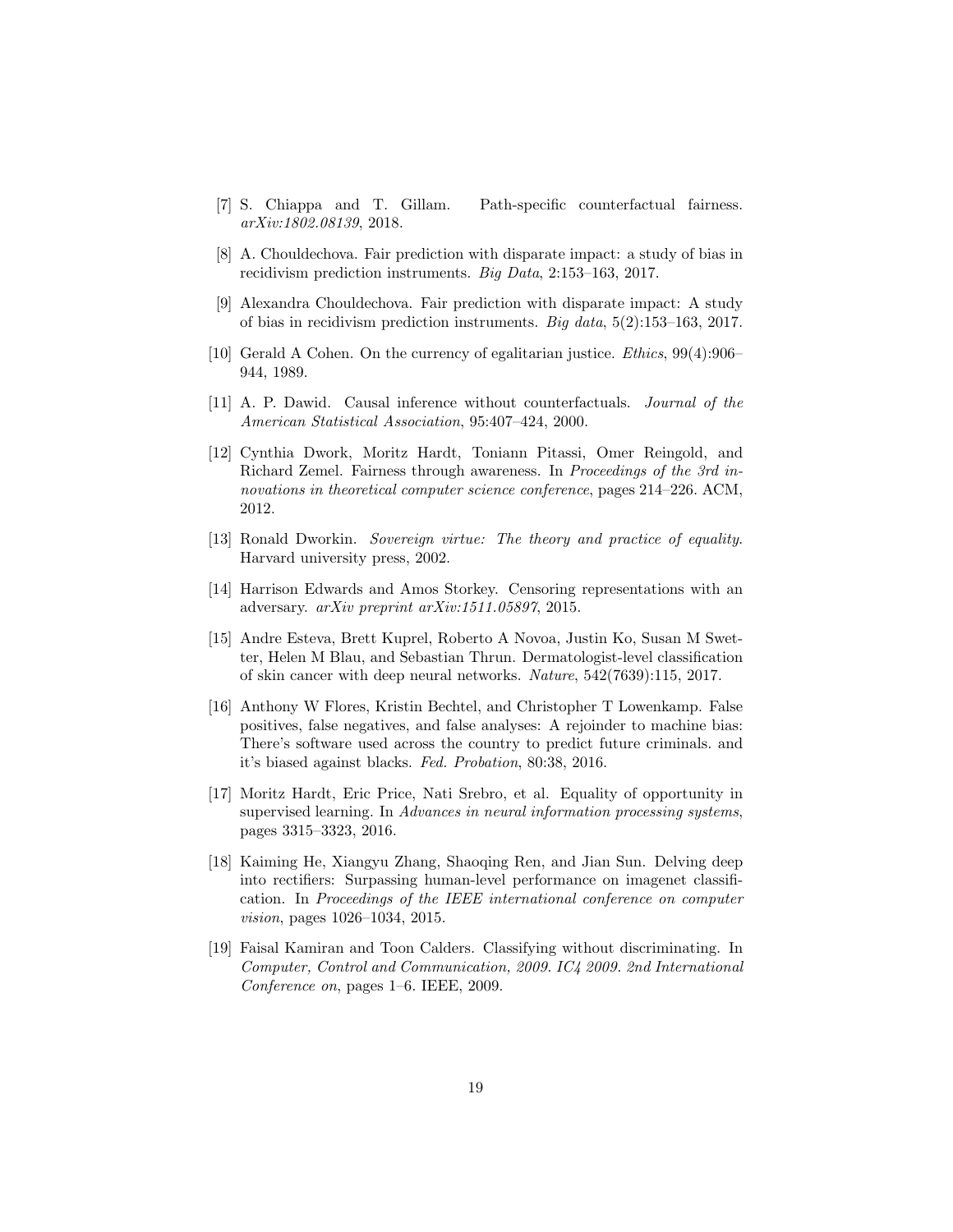- <span id="page-19-3"></span>[20] Toshihiro Kamishima, Shotaro Akaho, Hideki Asoh, and Jun Sakuma. Fairness-aware classifier with prejudice remover regularizer. In Joint European Conference on Machine Learning and Knowledge Discovery in Databases, pages 35–50. Springer, 2012.
- <span id="page-19-5"></span>[21] N. Kilbertus, M. R. Carulla, G. Parascandolo, M. Hardt, D. Janzing, and B. Schölkopf. Avoiding discrimination through causal reasoning. Advances in Neural Information Processing Systems, 30:656–666, 2017.
- <span id="page-19-1"></span>[22] Jon Kleinberg, Sendhil Mullainathan, and Manish Raghavan. Inherent trade-offs in the fair determination of risk scores. arXiv preprint:1609.05807, 2016.
- <span id="page-19-2"></span>[23] M. Kusner, J. Loftus, C. Russell, and R. Silva. Counterfactual fairness. Advances in Neural Information Processing Systems, 30:4066–4076, 2017.
- <span id="page-19-4"></span>[24] Christos Louizos, Kevin Swersky, Yujia Li, Max Welling, and Richard Zemel. The variational fair autoencoder.  $arXiv$  preprint  $arXiv:1511.00830$ , 2015.
- <span id="page-19-0"></span>[25] Kristian Lum and William Isaac. To predict and serve? Significance, 13(5):14–19, 2016.
- <span id="page-19-10"></span>[26] Johanna Mollerstrom, Bjørn-Atle Reme, and Erik Ø Sørensen. Luck, choice and responsibilityan experimental study of fairness views. Journal of Public Economics, 131:33–40, 2015.
- <span id="page-19-11"></span>[27] S. Morgan and C. Winship. Counterfactuals and Causal Inference: Methods and Principles for Social Research. Cambridge University Press, 2015.
- <span id="page-19-12"></span>[28] R. Nabi and I. Shpitser. Fair inference on outcomes. 32nd AAAI Conference on Artificial Intelligence, 2018.
- <span id="page-19-6"></span>[29] J. Pearl. Causality: Models, Reasoning and Inference. Cambridge University Press, 2000.
- <span id="page-19-13"></span>[30] J. Pearl. Direct and indirect effects. Proceedings of the 17th Conference on Uncertainty in Artificial Intelligence, pages 411–420, 2001.
- <span id="page-19-9"></span>[31] J Arneson Richard. Equality and equal opportunity for welfare. In Theories of Justice, pages 75–91. Routledge, 1988.
- <span id="page-19-8"></span>[32] T.S. Richardson and J. Robins. Single world intervention graphs (SWIGs): A unification of the counterfactual and graphical approaches to causality. Working Paper Number 128, Center for Statistics and the Social Sciences, University of Washington, 2013.
- <span id="page-19-7"></span>[33] J. Robins. A new approach to causal inference in mortality studies with a sustained exposure period-application to control of the healthy worker survivor effect. Mathematical Modelling, 7:1395–1512, 1986.